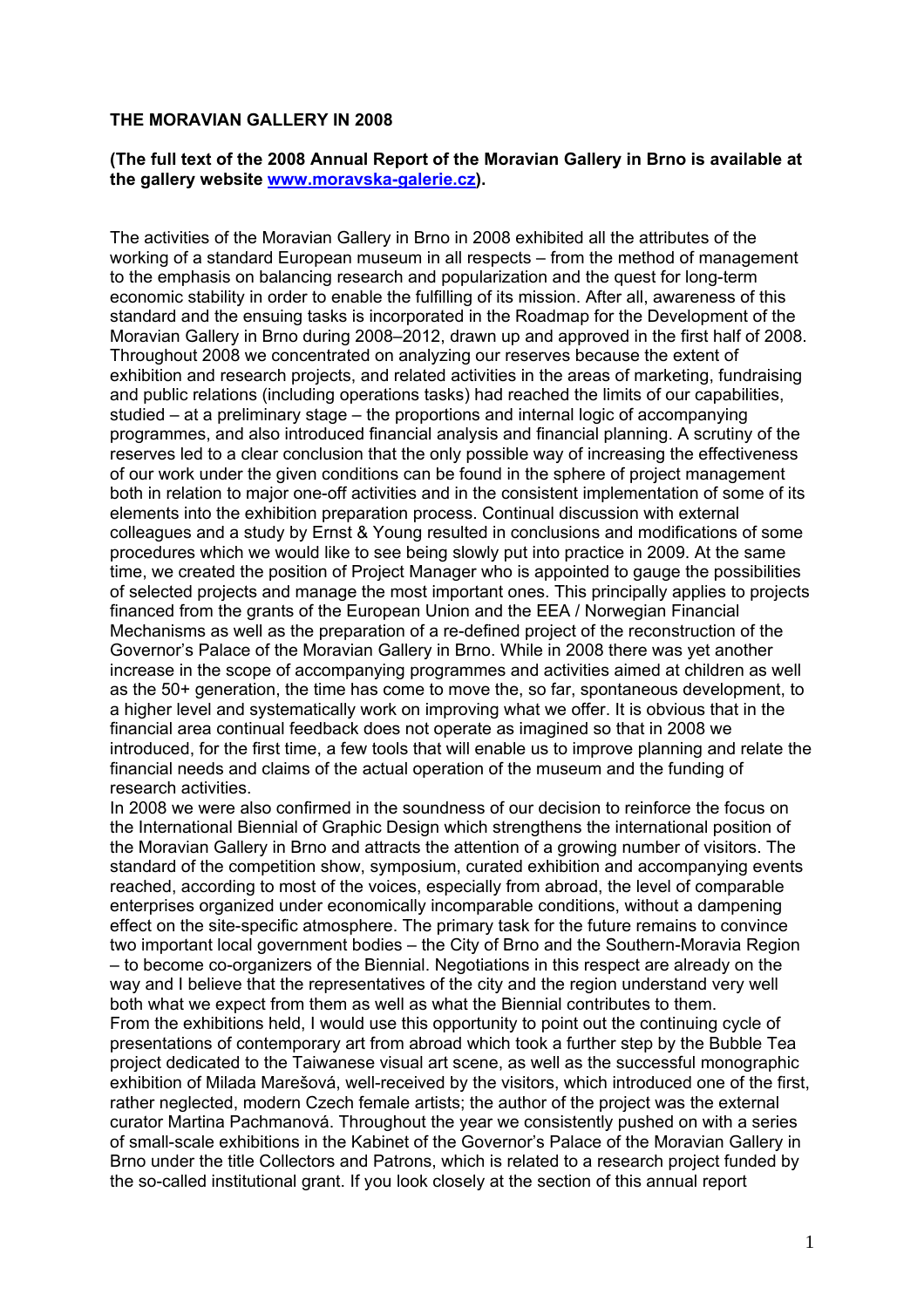dedicated to the exhibitions that have taken place you will notice the great variety of the exhibition plan, which nevertheless has an underlying rationality and – in my view – a sturdy backbone to its composition.

From the "sideline" activities which are, notwithstanding, approached as professionally as any other project, we became involved in an interesting and important collaboration with Hotel International Brno – Best Western Premier in the publishing of a lavish and thoroughly researched book tracing the history and gauging the qualities of the hotel, which is one of the most significant, in terms of architecture and design, realizations from the end of the 1950's. The Moravian Gallery in Brno has thus confirmed its position as a relevant partner with guaranteed expertise for leading businesses from the private sphere and has proven its proclaimed comprehensive approach to art and culture and commitment to its domicile. On the other hand, during our collaboration, the enlightened operator of the hotel was reassured in the fact that respect to values from the past and caring for them can be beneficial even at the very practical, marketing level.

A success and satisfaction in terms of care of the collections came in 2008 by completing the construction of a new building of a modern repository in Brno–Řečkovice. The building, which had been a long time in the making and much needed, was handed over in November 2008 and will, from 2009, hold the most important collections of the Moravian Gallery in Brno and provide adequate backup facilities for the archives of our art museum and researchers and will significantly extend the possibilities for restoring and conserving art items. If everything goes well, in the second half of 2009 the repository will be in full operation and the Moravian Gallery in Brno will be able to free up the first floor of the Mikulov chateau which it rented for storing objects of art.

However, the successes and the fulfilment of the long-term strategy and medium-term plans of the Moravian Gallery in Brno are far from being a peaceful and problem-free stroll through a shopping centre with a fully charged credit card in hand. The perennial problem, which is systemic in nature, and does not concern only the Moravian Gallery in Brno is the growing deficit in the acquisitions for the collections. Unfortunately, the solution does not depend on decisions by the gallery management but rather its administrating body. One also clearly notices the emerging negative impacts of the changing structure of the contribution to cover the operations, with a positively increasing share of payroll funds, however, at the expense of operation overheads, the undervaluation of which will lead in the future to a significant erosion of the operational framework of the institution. While in the sphere of remuneration of the staff of the Moravian Gallery in Brno who work to their utmost for the gallery – and I proclaim that with utter conviction and pride – the situation has slightly improved relative to the average income in the Czech Republic, the nominal value of the money allocated to provide for the operation of the institution (energy, repairs, technical installations and plant renewal, building management) has been oscillating around the same horizontal axis since 2003. If we are capable of providing for the outputs intended for the public and the development of the institution largely by our own economic activities, thanks to the sponsor contribution by UniCredit Bank (not included in the financial assessment of the year 2008 as it was received towards the end of the preceding year), Zentiva and other partners, including European grants (Josef Hoffmann Museum, reconstruction of Dušan Samo Jurkovič House), in the current legislative status and the economic conditions of our operation it cannot be expected that an art museum in the given location will be able to cover the essential operational requirements from its profits. I therefore expect a broader discussion on the appropriateness of the format of a contributory organization for an art museum and more aggressive support for the very slowly emerging system of multiple-source funding which in many ways depends on the legislative initiative of our administrating body.

The year 2008 was in every respect a successful one for the Moravian Gallery in Brno and we hope that our visitors, collaborators, colleagues and partners also consider it as such. The visitor numbers again slightly increased, we have withstood the test of being the main guarantor of the Brno Museum Night, which is proportionally the most visited in the Czech Republic; the 23rd Biennial of Graphic Design met with great acclaim from experts and lay visitors; we have reached an agreement with the Deutsches Hygiene-Museum in Dresden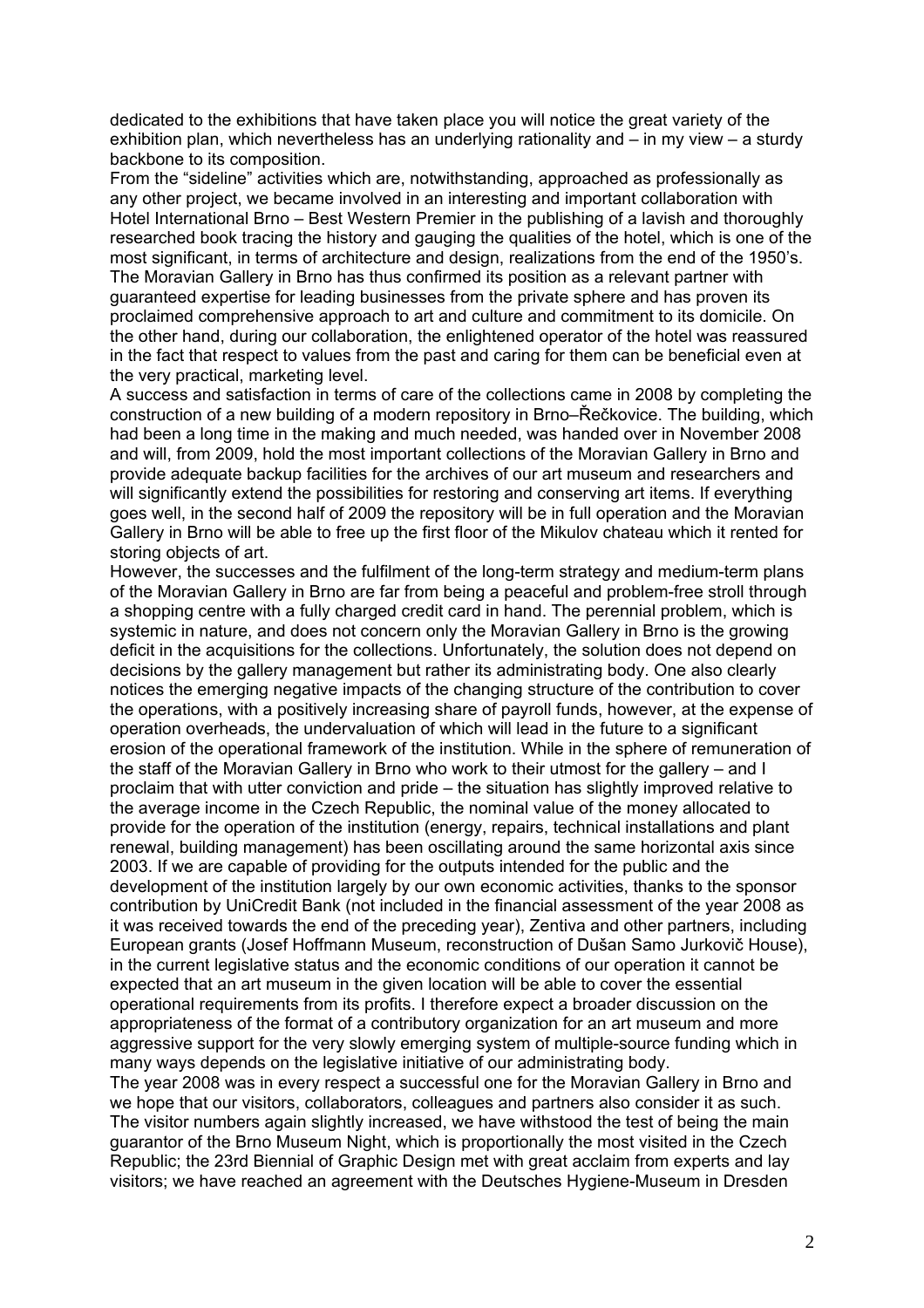regarding a demanding exhibition project; we did not lose any partner or important supporter and we are still in communication and look forward to what is going to come. I would like to thank all my colleagues for their remarkable hard work and I appreciate the fact that for them the Moravian Gallery in Brno is not just a workplace but also a part of their lives.

Marek Pokorný, director

## **Personnel representation**

In 2008 the Moravian Gallery in Brno had altogether 143 permanent employees (converted number), of which 58 were specialists.

MG organization scheme with heads of departments and curators of collections

| Director of the MG                                     | Marek Pokorný                    |
|--------------------------------------------------------|----------------------------------|
| Secretary of the MG                                    | PhDr. Kateřina Tlachová (deputy  |
|                                                        | director)                        |
| Workplaces directly managed by the director of MG      |                                  |
| <b>MG Archive</b>                                      | PhDr. Marie Plevová, Ph.D.       |
| <b>Investment Manager</b>                              | Richard Mysík                    |
| <b>Internal Auditor</b>                                | ing. Jitka Menšíková             |
|                                                        | (till 16 April 2008)             |
| PR and Media Department                                | Mgr. Simona Juračková            |
| <b>Security Department</b>                             | ing. Milan Říha                  |
|                                                        |                                  |
| Director's division                                    |                                  |
| <b>Director's Secretariat</b>                          | PhDr. Kateřina Tlachová          |
| Library                                                | PhDr. Hana Karkanová             |
| <b>Collection of Special Editions and Bookbindings</b> | PhDr. Hana Karkanová             |
| <b>Collection of Old Prints</b>                        | PhDr. Judita Matějová            |
| <b>Collections Register</b>                            | PhDr. Kateřina Tlachová          |
|                                                        |                                  |
| <b>Collections division</b>                            | Mgr. Alexandra Kusá, Ph.D.       |
|                                                        | (from 1 October 2008)            |
| Early Art Department                                   | PhDr. Kateřina Svobodová         |
| Collection of Gothic and Renaissance Painting and      | Mgr. Petr Tomášek                |
| Sculpture, Collection of Baroque Painting              | (curator, from 1 April 2008)     |
| Collection of Renaissance and Baroque Drawing          | Mgr. ing. Zdeněk Kazlepka, Ph.D. |
| and Graphics                                           |                                  |
| Collection of 19th Century Art                         | PhDr. Kateřina Svobodová         |
| Department of Modern and Contemporary Art              | Mgr. Yvona Ferencová             |
|                                                        | (till 30 September 2008)         |
|                                                        | Mgr. Alexandra Kusá, Ph.D.       |
|                                                        | (from 1 October 2008)            |
| Collection of Modern and Contemporary Painting         | Mgr. Yvona Ferencová             |
| and Sculpture and Collection of Artworks for the       |                                  |
| <b>Visually Impaired</b>                               |                                  |
| Collection of Modern and Contemporary Drawing          | Mgr. Petr Ingerle                |
| and Graphics                                           |                                  |
| Department of Applied Arts                             | Mgr. Markéta Vejrostová          |
| <b>Collection of Ceramics and Porcelain</b>            | Mgr. Andrea Březinová (maternity |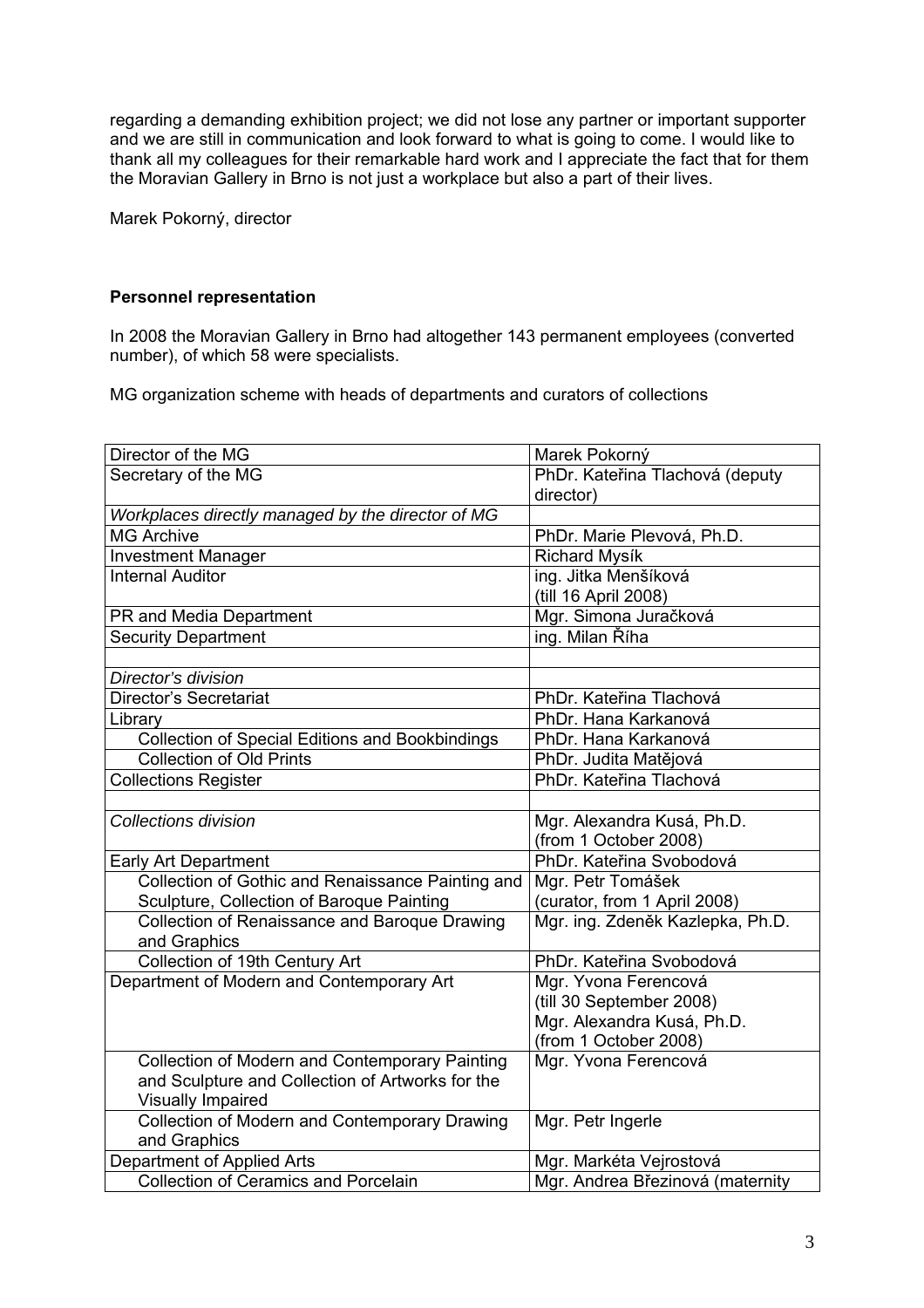|                                                        | leave)                              |
|--------------------------------------------------------|-------------------------------------|
|                                                        | Mgr. Andrea Husseiniová (assistant) |
| Collection of Glass, and Collection of Precious and    | Mgr. Markéta Vejrostová             |
| <b>Common Metals</b>                                   |                                     |
| Collection of Furniture and Woodwork, and              | Mgr. Martina Straková               |
| Collection of Textile and Clothing                     |                                     |
| <b>Graphic Design Department</b>                       | PhDr. Marta Sylvestrová             |
| Photography and New Media Department                   | Mgr. Jiří Pátek                     |
|                                                        | PhDr. Antonín Dufek, Ph.D.          |
|                                                        | Mgr. Petra Trnková, Ph.D.           |
|                                                        | (from 1 March 2008)                 |
| <b>Export Permits Agenda</b>                           | PhDr. Kateřina Svobodová,           |
|                                                        | PhDr. Eliška Lysková                |
| <b>Restoration Department</b>                          | ak. mal. Igor Fogaš                 |
| <b>Communications Department</b>                       | PhDr. Ludmila Horáková              |
|                                                        |                                     |
| Operation and economy division                         | Richard Mysík                       |
| <b>Exhibition production and publishing Department</b> | PhDr. Miroslava Pluháčková          |
| <b>Exhibition installation Department</b>              | Mgr. Martin Ondruš                  |
| <b>Operations Department</b>                           | ing. Zbyněk Kroča                   |
| <b>Financial Department</b>                            | ing. Marie Kočařová                 |

# **MG Board of Academic Advisers**

Doc. PhDr. Jiří Fajt (Leipzig University)

Mgr. Vít Havránek (Transit org.)

Doc. PhDr. Lubomír Konečný (Institute of Art History, Academy of Science of the Czech Republic)

PhDr. Iva Janáková–Knobloch (Museum of Decorative Arts, Prague)

Prof. PhDr. Jiří Kroupa, CSc. (Faculty of Arts, Masaryk University in Brno)

PhDr. Jiří Ševčík (Academy of Fine Arts, Prague)

Prof. PhDr. et PaedDr. Jindřich Vybíral, Ph.D. (Academy of Art, Architecture and Design, Prague)

## **MG Acquisitions Committee**

Prom. hist. Helena Brožková (Museum of Decorative Arts, Prague) Mgr. Lada Hubatová–Vacková, Ph.D. (Academy of Art, Architecture and Design, Prague) Mgr. Ondřej Chrobák PhDr. Olga Kotková (National Gallery in Prague) PhDr. Jan Mohr (Museum of Northern Bohemia, Liberec) Mgr. Josef Moucha PhDr. Mahulena Nešlehová (Institute of Art History, Academy of Science of the Czech Republic) PhDr. Duňa Panenková PhDr. Jana Pauly (National Technical Museum in Prague) Mgr. Tomáš Pospěch PhDr. Hana Rousová PhDr. Tomáš Rybička (Modern and Contemporary Art Museum in Hradec Králové) Prof. PhDr. Lubomír Slavíček, CSc. (Faculty of Arts, Masaryk University in Brno) Doc. PhDr. Jana Ševčíková (Academy of Fine Arts, Prague)

## **Advisory Board to the MG Director**

Ing. Petr Bajer, Managing Director of the Chamber of Trade and Commerce, Brno Ing. Jan Kudera, Cash Reform (Commercial Finance) a. s.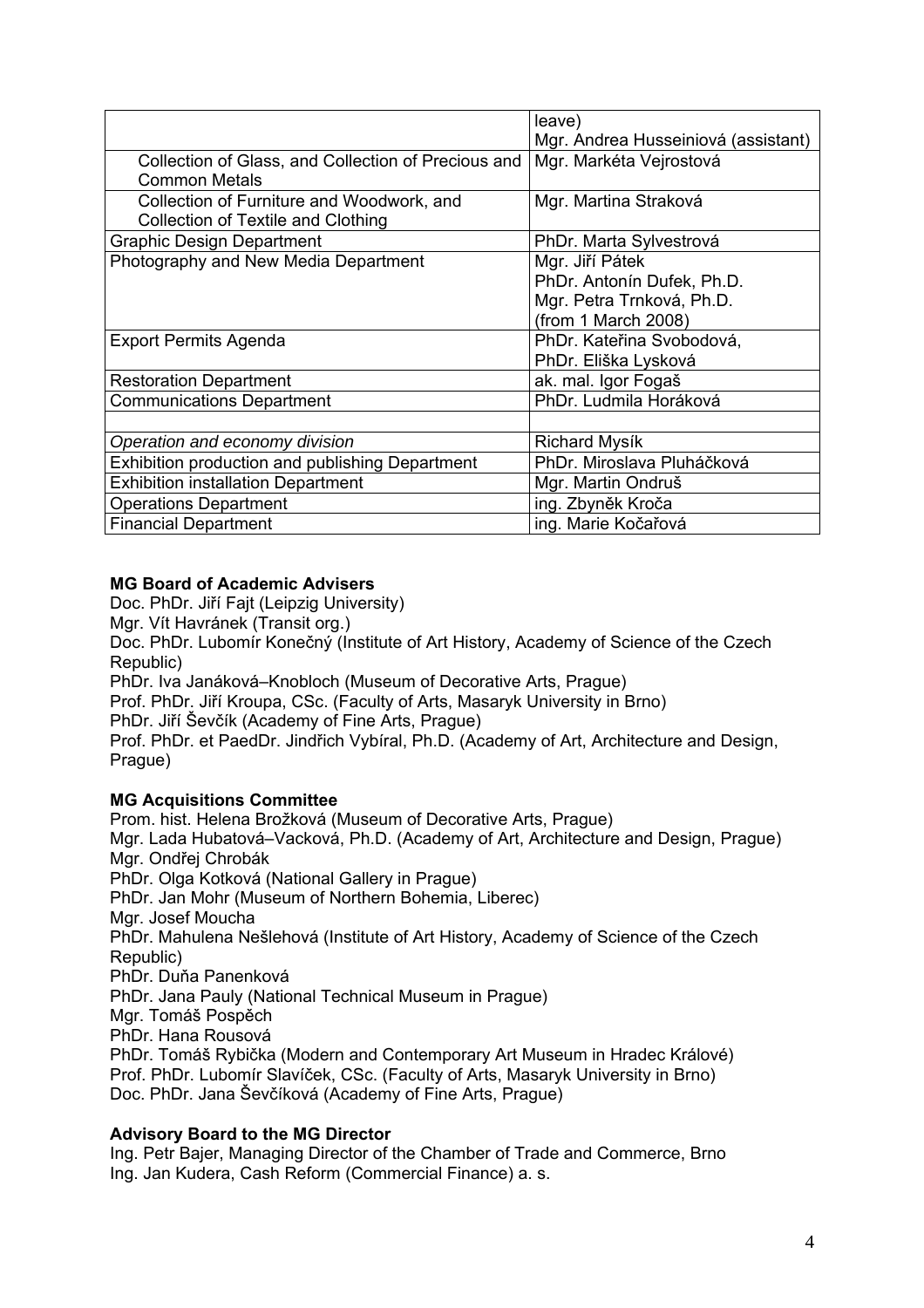ing. Petr Kynštetr, CSc., Head of Office, Chamber of Deputies, Parliament of the CR Mgr. Michaela Maláčová, President of the Czech Miss, GoodComm s. r. o. RNDr. Petr Mužák, Deputy Head, Office of the President of the CR Ing. Rostislav Slavotínek, Senator, Parliament of the CR Jiří Švestka, Director of Galerie Jiří Švestka, Prague JUDr. Jan Winkler, Ambassador of the Czech Republic in the UK

## **MG COLLECTIONS AND THEIR UPKEEP**

| Range of the collections as of 31 December 2008 | 142,399 inv. nos.    |
|-------------------------------------------------|----------------------|
| New items in collections                        | 183 acquisition nos. |
| of which acquired by purchase                   | 51 acquisition nos.  |
| Total value of the works of art purchased       | 84,392 CZK           |

## *Acquisitions*

1/08. Václav Cigler, Island of Silence, 1992; digital print, fluorescent paint, plywood, 99 x 139 cm, gift

2/08 Václav Cigler, Luminous Cross (project), 1992; digital print, fluorescent paint, plywood, 99 x 129 cm, gift

3/08 Václav Cigler, Landscape Project / Project of a Luminous Footbridge, 1965; black-andwhite photograph, fluorescent paint, plywood, 100 x 125 cm, gift

4/08 Václav Cigler, Landscape Project (Delimitation of Area), 1965; black-and-white photograph, fluorescent paint, plywood, 100 x 120 cm, gift

5/08. Marco Sousa Santos, Moravian glass manufacture Květná, drinking set Float, from the collection Prestige; clear uncoloured glass, hand-blown, gift

6/08 Petr Klimpl, from the series Disappearing World, 1972–73/2007; black-and-white photograph on paper, gift

7/08 Petr Klimpl, from the series "Teachers", 1977–1979; black-and-white photograph on paper, gift

8/08 Josef Šnobl, Myself, 1986; photograph – flexography, 100 x 70 cm, gift

9/08 Dagmar Hochová, from the series "Legionnaries", 1975–1983; photograph, 30 x 40 cm, gift

10/08 Vladimír Uher, 4 photographs; photographs, gift

11/08 Jiří Víšek, Karla Mahenová, 1989; photograph, 595 x 495 mm, gift

12/08 Jiří Víšek, Mr Zezula, teacher at ŠUŘ Brno, 1989; photograph, gift

13/08 Eugène Fromentin, One-time Masters, part II. Holland, SVUM Mánes Praha 1908; book, gift

14/08 Eugène Fromentin, One-time Masters, part I. Belgium, SVUM Praha, 1908; book, gift 15/08 Jiří Šindler, serif heading typeface – capitals, design, 1956; digital print A3, gift

16/08 Jiří Šindler, grotesk "Korouhev" – medium, capitals + minuscules, torso of design, 1956; digital print, gift

17/08 Set of posters from the 1950s–1980s, posters 85 x 61 cm, gift

18/08 Petr Daniel and Pavel Šešulka, untitled photographs, 1983–1985; photographs, 287 x 209 mm, gift

19/08 Petr Daniel and Pavel Šešulka, photographs from the series People of the City, 1984; photographs, 300 x 210 mm, gift

20/08 František Dostál, Not Everybody Has Got That…., photograph, undated; photograph, 265 x 188 mm, gift

21/08 Anonymous, This Is How I Roistered at the U Kormorána pub, 1976; photograph, 225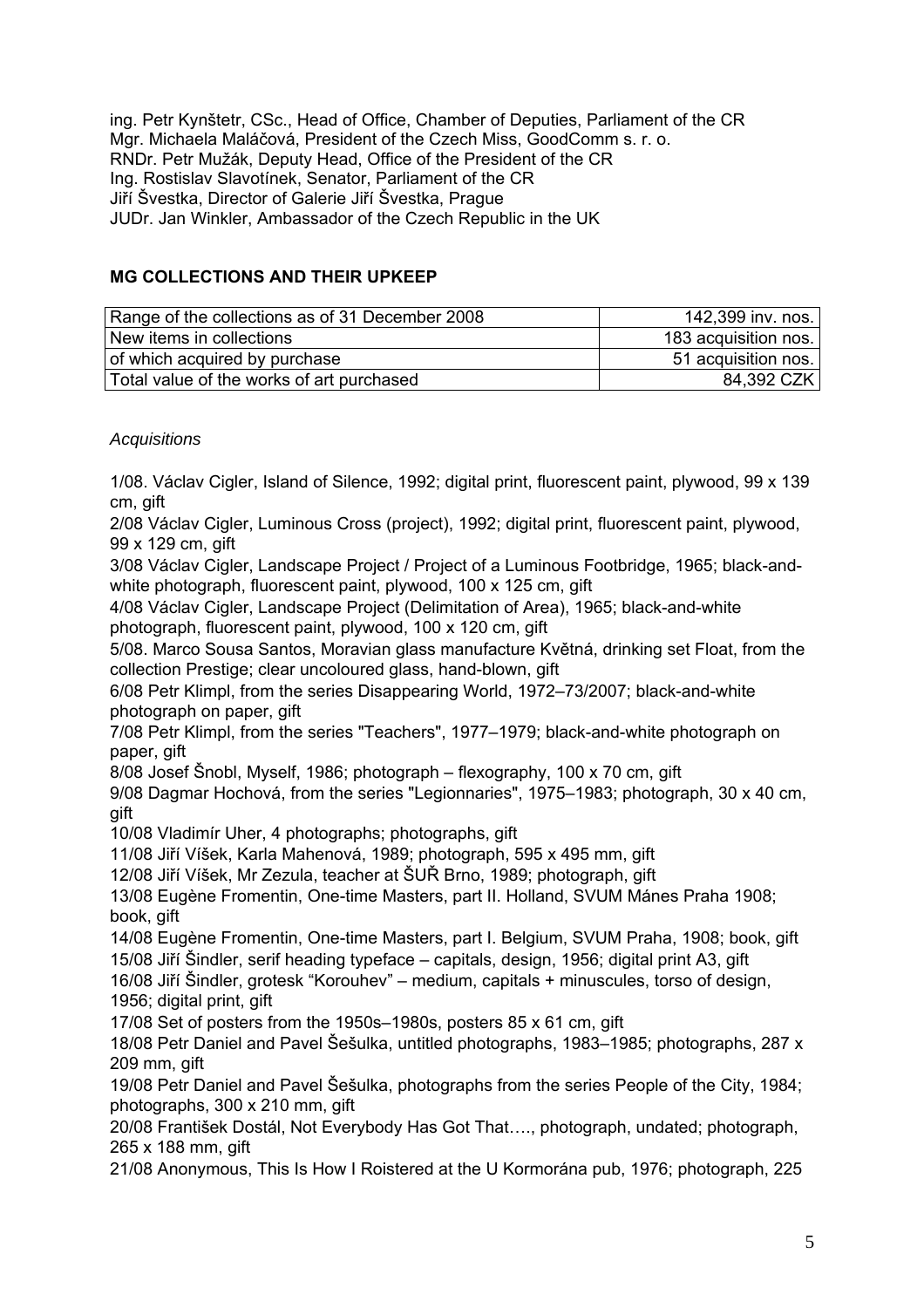x 168 mm, gift

22/08 Franz Zadníček, I Am the One on the Left…, 1982; photograph, 155 x 230 mm, gift 23/08 Helena van der Kraan, set of photographs, 1970s – late 20th century; photographs, 400 x 300 mm, gift 24/08 Dan Reisinger, Exhibition poster, Expo 58 International Science Pavilion, 1958; offset, 60 x 89 cm, gift 25/08 František Kupka, L'Assiette au Beurre – L'Argent, no. 41, 1902; lithograph, print on paper, 31,5 x 24,5 cm, purchased 26/08 František Kupka, L'Assiette au Beurre – La Paix, no. 177, 1904; lithograph, print on paper, 31,5 x 24,5 cm

27/08 Vojtěch Preissig, L'Assiette au Beurre – Les Joies du Foyer, no. 100, 1902; lithograph, print on paper, 31,5 x 24,5, purchased

28/08 Jiří Černoch, Stag Beetle – Large, 1959; porcelain, blue salt, gift

29/08 Jiří Černoch, Stag Beetle, 1959; porcelain, black glaze, gift

30/08 Jiří Černoch, Nightingale, 1976; porcelain, coloured, gift

31/08 Jiří Černoch, Silhouette of an Eagle Owl, 1961; porcelain, flowing glaze, gift

32/08 Jiří Černoch, Design for the decoration of underground depot Hostivař, 1983; plaster, coloured, gift

33/08 Jiří Černoch, Little Roebuck, 1966; black porcelain, gift

34/08 Jiří Černoch, Little Grouse, 1970; porcelain, coloured, gift

35/08 Jiří Černoch, Sparrow, 1959; porcelain, decorated with pen, restored, gift

36/08 Jiří Černoch, Leopard, 1970; porcelain, coloured – spray and wiped up colour on glaze, gift

37/08 Jiří Černoch, Petrov Little Animals – design for park sculpture, 1959; fired clay, gift 38/08 Jiří Černoch, Little Owl, Lizard, Snails, design for park sculpture, 1987; plaster + plasticene, gift

39/08 Jiří Černoch, Cock and Frog, design for park sculpture, 1987; plaster + plasticene, gift 40/08 Jiří Černoch, Bittern on a cylindrical plinth, design for park sculpture, 1985; plaster, coloured, gift

41/08 Jiří Černoch, Ram, design for park sculpture, 1981; dry clay, coloured, gift

42/08 Jiří Černoch, Sheep, design for park sculpture, 1981; dry clay, coloured, gift

43/08 Jiří Černoch, Woman – torso, design for park sculpture, 1959; plaster, gift

44/08 Jiří Černoch, Hippopotamus, design for "Safari Park", 1988; plasticene, gift 45/08 Jiří Černoch, Pelican + plinth, design for park sculpture, 1985; plasticene, gift

46/08 Jiří Černoch, Squirrel, 1970; porcelain, coloured, gift

47/08 Jiří Černoch, Badger on a plinth, design for park sculpture; dry clay, coloured, gift

48/08 Jiří Černoch, African Buffalo, design for "Safari Park", 1995; fired red clay, gift

49/08 Jiří Černoch, Pekingese Dog, 1960; white porcelain, gift

50/08 Jiří Černoch, Faun in a Vase, design for interior sculpture, 1974; dry clay, coloured, gift

51/08 Jiří Černoch, Faun on a plinth, design for park sculpture; fired red clay, gift

52/08 Jiří Černoch, Elk, design for park sculpture; fired red clay, gift

53/08 Jiří Černoch, Rhinoceros + plinth, design for "Safari Park", 1989; fired red clay, coloured, gift

54/08 Jiří Černoch, Vulture, small sculpture, 1989; fired red clay, coloured, gift

55/08 Jiří Černoch, Mermaid, 1989; fired red clay, gift

56/08 Jiří Černoch, Reclining Roebuck, 1959; white porcelain, decorated with pen, gift

57/08 Jiří Černoch, Bittern Seated over Water, small, original, 1959; plaster, gift

58/08 Jiří Černoch, Fighting Roebucks, 1969; porcelain, coloured, gift

59/08 Jiří Černoch, Water Wave, design for park sculpture, 1968; plaster, decorated with spray, gift

60/08 Jiří Černoch, Seated Woman – torso, 1962; baked clay, black decor, gift

61/08 Jiří Černoch, Silhouette of a Seated Woman – larger, 1962; fireclay composition, gift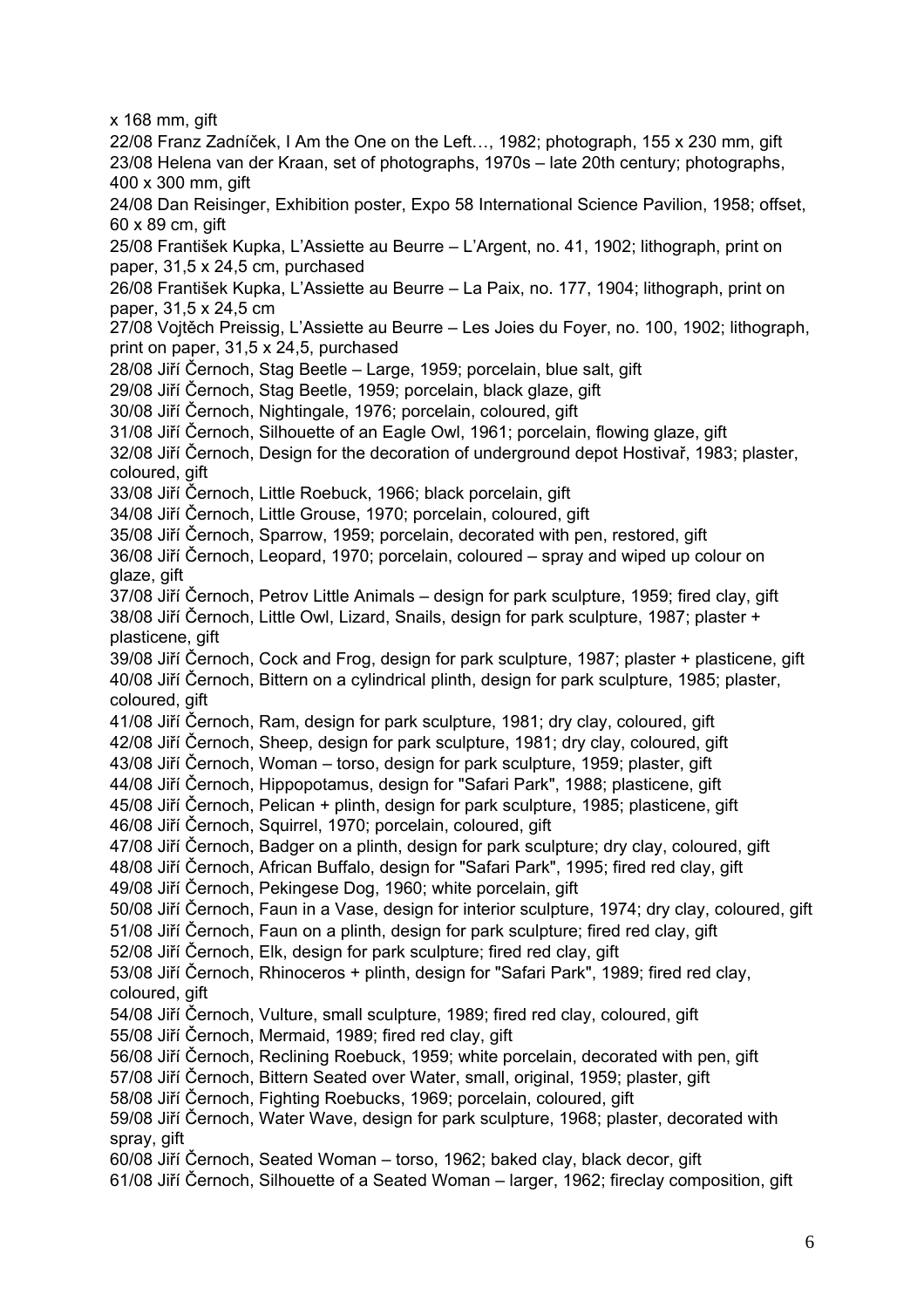62/08 Jiří Černoch, Reclining Nude, 1960; plaster, gift 63/08 Jiří Černoch, Cat on a Plinth, 1988; plaster, gift 64/08 Jiří Černoch, Balance, 1959; plaster, coloured, gift 65/08 Jiří Černoch, Standing Girl, 1972; white porcelain, gift 66/08 Jiří Černoch, Reclining Roebuck, 1959; plaster, gift 67/08 Jiří Černoch, Standing Girl Smelling a Rose, 1959; plaster, gift 68/08 Jiří Černoch, Standing Girl Smelling a Rose, 1959; fired clay, gift 69/08 Jiří Černoch, Cock on a Plinth, 1959; plaster, gift 70/08 Jiří Černoch, Negro Woman, hanging sculpture, 1988; plaster, coloured, gift 71/08 Jiří Černoch, Wind, hanging sculpture, 1963; porcelain, decorated with pen, gift 72/08 Jiří Černoch, Spirit of the Natural Forest, relief, 1973; plaster, coloured, gift 73/08 Jiří Černoch, Nightmare, relief, 1973; plaster, gift 74/08 Jiří Černoch, Fish, wall sculpture, 1965; porcelain, decor frita, gift 75/08 Jiří Černoch, Nuthatch, wall sculpture, 1974; ceramics, decorated with brush spray, gift 76/08 Jiří Černoch, Bittern – large, 1961; white porcelain, gift 77/08 Jiří Černoch, Bittern – large, original, 1960; plaster, gift 78/08 Jiří Černoch, Hunt – large, 1958; plaster, coloured, gift 79/08 Jiří Černoch, Pheasant, 1962; fireclay composition, coloured, gift 80/08 Jiří Černoch, Cat, 1988; dry clay, coloured with blue wax pastel, gift 81/08 Jiří Černoch, Athena with Owl, mini-sculpture, 1989; fired red clay, damaged, gift 82/08 Jiří Černoch, European Bison – small, 1989; fired red clay, gift 83/08 Jiří Černoch, Wild Sow, 1957; plaster, gift 84/08 Jiří Černoch, Termitary, relief; porcelain, gift 85/08 Jiří Černoch, Weasel Standing; porcelain. gift 86/08 Jiří Černoch, Weasel Standing Up on Hind Legs; porcelain, gift 87/08 Jiří Černoch, Chamois; plaster, gift 88/08 Jiří Černoch, Model for architecture + plinth, gift 89/08 Jiří Černoch, European Bison; red clay, gift 90/08 Jiří Černoch, Silhouette, 1963; porcelain, ruby glaze, gift 91/08 Adolf Kauffmann, Evening Landscape; oil on wood, framed, 36 x 26 cm, signed bottom right, gift 92/08 Willy Nowak, Harvest; oil, 50 x 75 cm, inheritance 93/08 Willy Nowak, Three Bathing Girls; watercolour, 65 x 57.5 cm, inheritance 94/08 Bedside Lamp, 1960–65; metal base, glass shade, h. 28.5 cm, gift 95/08 Tabouret – tripod, 1930s; wood, bast fibre canvas with flower imprint, damask, h. 44 cm, gift 96/08 Handbag, 2nd quarter of 20th cent.; drop shape, canvas, metal tinsel cord, beads, embroidery, gift 97/08 Handbag, turn of 19th/20th cent.; drop shape, satin, metal tinsel cord, wood, sewing, crocheting, gift 98/08 2 photographs of G. Pražák; photographs, purchased 99/08 Catherine Zask, 4 artist's prints of posters; 4 posters, purchased 100/08 Armchair, 1968; beech wood, upholstery, purchased 101/08 Armchair, 1968; beech wood, black varnish upholstery, purchased 102/08 Tabouret; beech wood, black varnish, upholstery, purchased 103/08 Watering can, purchased 104/08 41 pcs of period photographs with communist propaganda themes; photographs, purchased for The Brussels Dream exhibition 105/08 Gramophone records, purchased for The Brussels Dream exhibition 106/08 Josef Týfa, Mosaic of Czechoslovak Textile, Prague 1960; promotional catalogue, purchased 107/08 17 pcs of publications from the 1950s–1960s, purchased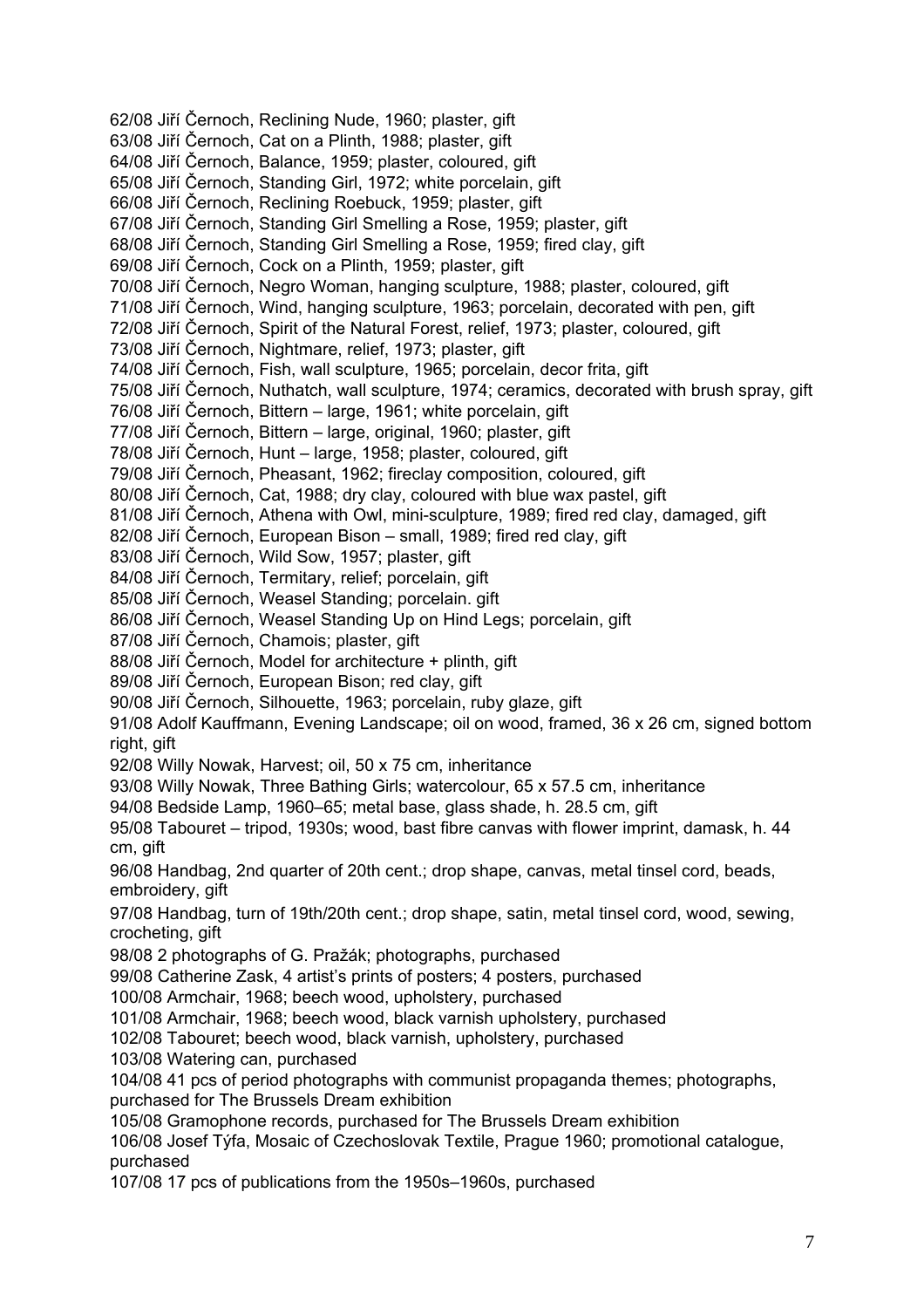108/08 24 pcs of magazine "Reklama/Propagace" from 1960–63, purchased 109/08 Books and publications – 12 pcs from the early 1960s, purchased 110/08 3 books, purchased for The Brussels Dream exhibition 111/08 7 books, purchased for The Brussels Dream exhibition 112/08 5 publications, purchased for The Brussels Dream exhibition 113/08 7 books, purchased for The Brussels Dream exhibition 114/08 5 publications, purchased for The Brussels Dream exhibition 115/08 2 publications, purchased for The Brussels Dream exhibition 116/08 4 publications, 3 promotional leaflets, purchased for The Brussels Dream exhibition 117/08 2 books, purchased for The Brussels Dream exhibition 118/08 3 books, purchased for The Brussels Dream exhibition 119/08 2 books, purchased for The Brussels Dream exhibition 120/08 Architect F. A. Libra; book, purchased for The Brussels Dream exhibition 121/08 Gramophone Club Edition – records; gramophone records, purchased for The Brussels Dream exhibition 122/08 Catalogue Botostroj, purchased for The Brussels Dream exhibition 123/08 Catalogue Centrokomise, purchased for The Brussels Dream exhibition 124/08 Catalogue Made in Czechoslovakia, purchased for The Brussels Dream exhibition 125/08 Magazine Výtvarné umění 1958/1–5, purchased for The Brussels Dream exhibition 126/08 11 vols. of magazine Tvar 1956–63, 3 publications, purchased 127/08 Book covers in Brussels style, 5 pcs, purchased 128/08 Magazine Reklama, 5 pcs, purchased 129/08 42 books and publications, purchased 130/08 Petr Helbich, photographs – contact prints; photographs, purchased 131/08 Otakar Matušek, Untitled, 1980–85; photographs on pad, gift 132/08 Bohuslava Maříková, photographs, 1970s; photographs, gift 133/08 Václav Ryčl, photographic inheritance; photographs, negatives, film strips, gift 134/08 Jiří Erml, Rewarding Exemplary Workers in Agriculture, České Budějovice, 1979; photograph, gift 135/08 Rudolf Janda, Photographs, photographs, gift 136/08 Fedor Gabčan, Kaliště, 1971; photograph, 400 x 273 mm, gift 137/08 Svatopluk Klimeš, From the series NY, New York (View from Brooklyn), 1999–2000; burnt through and perforated photograph in light box, 30 x 40 x 10 cm, gift 138/08 Commemorative certificates, post stamps, Expo '58, purchased 139/08 Post stamps with the thematic of Expo '58, purchased 140/08 Specialist literature Expo '58; brown album, entrance tickets, postcards, purchased 141/08 Gramophone records – 18 pcs, purchased for The Brussels Dream exhibition 142/08 Gramophone records – 2 pcs, purchased for The Brussels Dream exhibition 143/08 Gramophone records – 7 pcs, purchased for The Brussels Dream exhibition 144/08 Ein Tag in der Tschechoslowakei; book, purchased 145/08 Books from the "Theatre" edition, purchased 146/08 ak. mal. Stanislav Libenský, Sketch for the "Crocodile" grille for Hotel International Brno, 1962; paper, tempera, 222 x 68,5 cm, gift 147/08 Three-arm lamp no. 8410, 1962; metal, plastic, celluloide, sheet metal, leatherette, h. 187 cm, gift 148/08 Four-arm chandelier, type 19/DH/4, 1960–70, Dřevo Humpolec; beech wood, plastic, glass, metal, gift 149/08 Jacob & Josef Kohn, sofa no. 423, 1913, upholstery (Zick-Zack, design by J. Hoffmann 1907); stained beech wood, gift 150/08 Jacob & Josef Kohn, armchair no. 423, 1913, upholstery (Zick-Zack, design by J. Hoffmann 1907); stained beech wood, gift 151/08 Jacob & Josef Kohn, armchair no. 423, 1913, upholstery (Zick-Zack, design by J.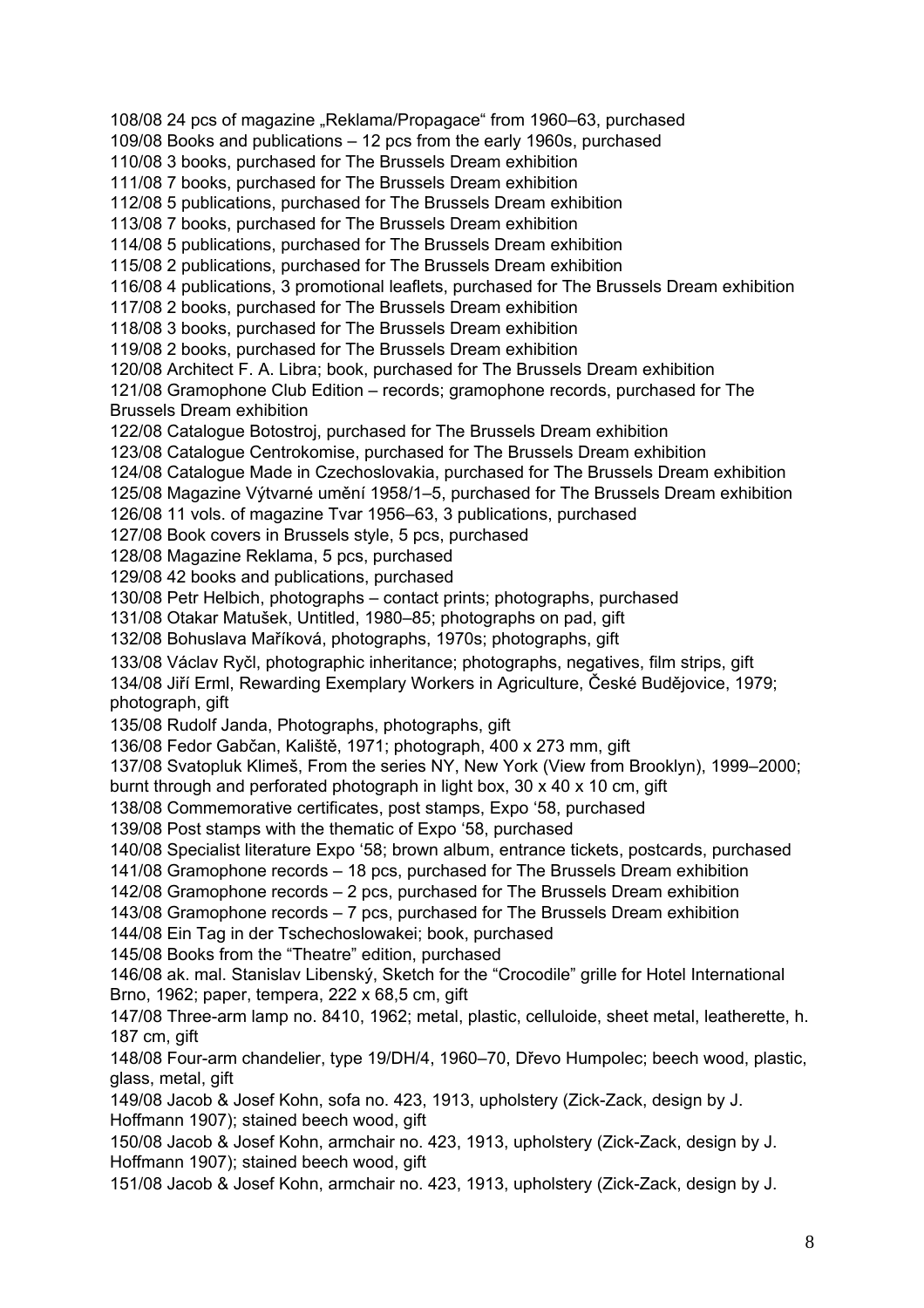Hoffmann 1907); stained beech wood, gift

152/08 Jacob & Josef Kohn, chair no. 423, 1913, upholstery (Zick-Zack, design by J. Hoffmann 1907); stained beech wood, gift

153/08 Jacob & Josef Kohn, chair no. 423, 1913, upholstery (Zick-Zack, design by J. Hoffmann 1907); stained beech wood, gift

154/08 Photographs by Jef Kratochvil, 1980s and 1990s; photographs, gift

155/08 Portrait photographs of Mendeleyev, Brauner; photographs, purchased

156/08 Stickers with Brno themes – 3 pcs, purchased

157/08 K. Hetlés, La Verrerie en Tchécoslovaquie; book, purchased

158/08 Katalog der tschechoslowakischen Exponate; book, purchased

159/08 Children's Encyclopaedia; book, purchased

160/08 Promotional brochures for cars, leaflets, post stamps, purchased

161/08 2nd Statewide Spartakiade; Souček: Jak se světlo…; books, purchased

162/08 Jiří Hlušička, Grog pot called Duck, 2000; white porcelain, cast, felt, zipper, gift

163/08 V. Havel: Protokoly; V. Kejřová: Na výletě; books, purchased

164/08 Poster – Paris Exhibition 1937; poster, purchased

165/08 Poetismus, book, purchased

166/08 Set of 19 pcs of lithographs, typographic prints and offsets of various authors from the collection of M. Riedl, gift

167/08 196 pcs of film posters; film posters of A3 size, gift

168/08 Irena Armuditisová, Untitled, black-and-white photograph, 1999; 30 x 40 cm, gloss, baryta, gift

169/08 František Dostál, 73 pcs of photographs from the series "Paris"; photographs, gift 170/08 Miroslav Jodas, 3 photographs – portraits of Sudek, Jeníček, Wiškovský, gift

171/08 Petr Písařík, Untitled, 2002; mixed media, canvas, 141 x 345 cm, purchased

172/08 Dušan Jurkovič, Light from the hall of Jurkovič House, torso, 1906; metal, glass, gift

173/08 Dušan Jurkovič, Light from the recess of Jurkovič House, 1906, torso; metal, glass, gift

174/08 Dušan Jurkovič, Bookshelf from the recess of Jurkovič House (4 pcs of cabinet), 1906, torso; wood, glass, gift

175/08 Stool, before 1914; wood, gift

176/08 Light, 1920s–1930s; cut glass, gift

177/08 Set of New Year Greetings cards by Z. Lhoták from 2007, 3 books by J. Rathouský, gift

178/08 Filip Skalák, Untitled; photograph, gift

179/08 Marie Šechtlová, Photographs, 1960s; photographs, digital print 2008 on archive material in presence of the artist

180/08 František Dostál, set of photographs from January 1969; photographs, gift

181/08 Petr Zinke, From the series With No Horizon, 1996–2000; gelatine silver print, gift 182/08 Portrait of A. Schneeberger, undated; gelatine silver print, gift

183/08 Miloš Spurný, set of photographs from south Moravia, 1971–72; photographs, gift

## *Collections records*

| Collection stocktaking                     | 9,174 inv. nos.   |
|--------------------------------------------|-------------------|
| Entered into the computer database in 2008 | 10,892 inv. nos.  |
| Total in the computer database             | 110,285 inv. nos. |

## *Restoration*

| Restored | . .<br>.<br><b>INV</b><br>∸ ⊓us.<br>JС<br>$\sim$ |
|----------|--------------------------------------------------|
|          |                                                  |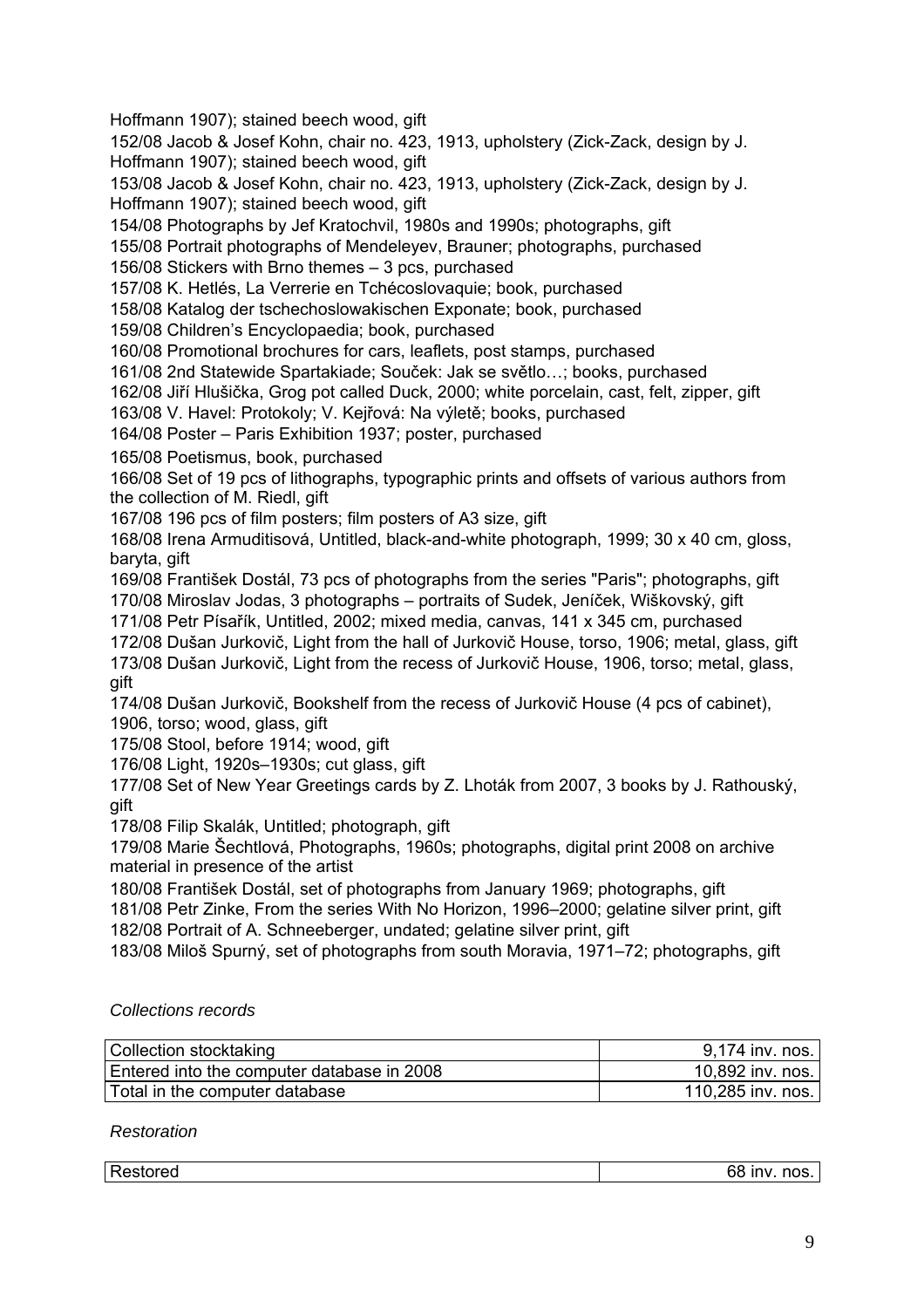| of which: Performed as external commissions | 2 inv. nos.      |
|---------------------------------------------|------------------|
| l Conserved                                 | .534 inv. nos. I |
| Framed and adjusted                         | 191 inv. nos. I  |
| Condition assessment                        | 1,032 inv. nos.  |

# THE MG COLLECTIONS IN RESEARCH; LOANS OF COLLECTION ITEMS

| Number of research visits            | 168           |
|--------------------------------------|---------------|
| Number of loans from the collections | 80            |
| of which: in the CR                  | 69            |
| abroad                               |               |
| Number of items loaned               | 835 inv. nos. |
| of which: in the CR                  | 734 inv. nos. |
| abroad                               | 101 inv. nos. |

# **EXHIBITIONS**

# Museum of Applied Arts

# *Main halls*

| Permanent Exhibition of Applied Arts and Design                                                                | all year            |
|----------------------------------------------------------------------------------------------------------------|---------------------|
| <b>Czech and Slovak Glass in Exile</b>                                                                         | 30.8.2007-13.1.2008 |
| In Fifteen. Acquisitions to the Collection of the Moravian Gallery   15. 2.–25. 5. 2008<br>l in Brno 1993–2007 |                     |
| The Brussels Dream. Czechoslovakian Presence at Expo 58 in   21. 11. 2008–1. 3. 2009                           |                     |
| Brussels and the lifestyle of the early 1960s                                                                  |                     |

#### *Camera*

| Jan Jedlička – Il Cerchio 2005–-2006                                  | $ 30.11.2007 - 16.3.2008$ |
|-----------------------------------------------------------------------|---------------------------|
| Jiří Foltýn: In a Modified Landscape. Photographs from the<br>l 1980s | $ 27.3-8.6.2008$          |

## Pražák Palace

#### *Main Halls*

| Permanent Exhibition of Modern and Contemporary Czech Art     | all year                 |
|---------------------------------------------------------------|--------------------------|
| František Foltýn: Košice–Paris–Brno                           | 16. 11. 2007-17. 2. 2008 |
| Milada Marešová. A Forgotten Czech Modernist                  | 14.3. - 25.5.2008        |
| The Third Side of the Wall. Photography in Czechoslovakia     | 14.11.2008-15.2.2009     |
| 1969–1988 from the Collection of the Moravian Gallery in Brno |                          |

# *Atrium*

| Martin Sedlák                                           | $11.10.2007 - 2.3.2008$ |
|---------------------------------------------------------|-------------------------|
| Marek Meduna: The Baffled Father and the Century of the | $112.3 - 1.6.2008$      |
| l Woman                                                 |                         |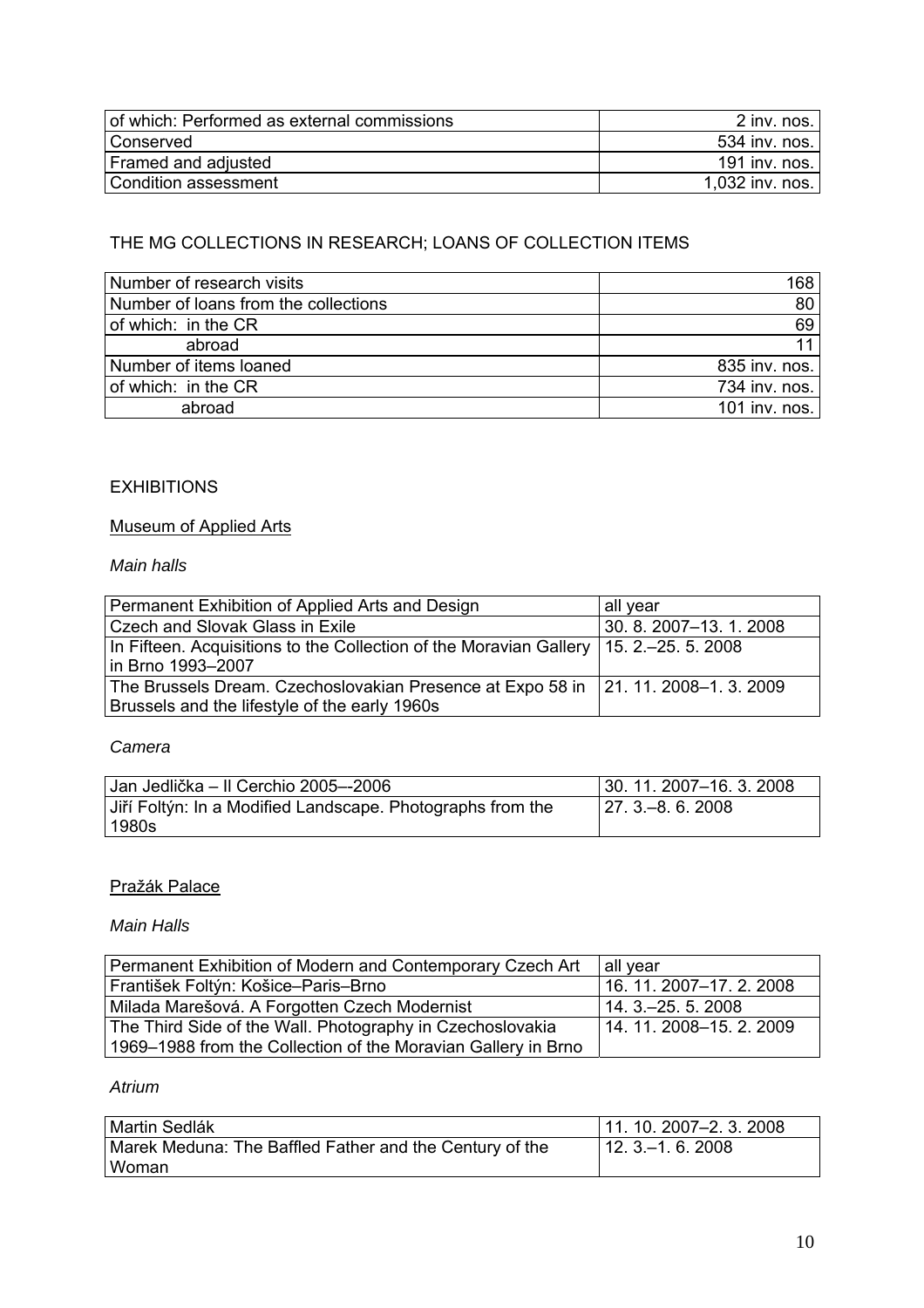| Petra Feriancová: Natural Selection | $17.10.2008 - 18.1.2009$ |
|-------------------------------------|--------------------------|

*Space for a Single Artwork* 

| Matěj Smetana – Hradčanoid                   | 126.9.2007-20.1.2008        |
|----------------------------------------------|-----------------------------|
| Lukáš Rittstein – Virtual Pain               | 123 1-18 5 2008             |
| Evžen Šimera - Skateboard Hurdles            | l 28. 5.–31. 8. 2008        |
| Tomáš Hlavina – Gate (For Pro Foolish Maids) | 13.9. - 30.11.2008          |
| Jan Jakub Kotik – Houses of the Holy         | 13. 12. 2008. - 15. 3. 2009 |

### Governor's Palace

### *Main halls*

|                                                              | Permanent Exhibition of Art since the Gothic till the 19th   | all year                 |
|--------------------------------------------------------------|--------------------------------------------------------------|--------------------------|
| Century                                                      |                                                              |                          |
|                                                              | Alternating exhibitions held within the permanent exhibition |                          |
|                                                              | Collectors and Patrons I - Aristocracy                       | 23. 8. 2007-6. 1. 2008   |
|                                                              | Collectors and Patrons II - Bourgeoisie                      | 24. 1 .- 20. 4. 2008     |
|                                                              | Collectors and Patrons III - The Salm Family                 | $8.5 - 17.8.2008$        |
|                                                              | Collectors and Patrons IV - Artists. From Hans Makart's      | 28. 8.2008-11. 1. 2009   |
| Studio                                                       |                                                              |                          |
|                                                              | In the Garden of Armida                                      | 22. 11. 2007-24. 2. 2008 |
|                                                              | Italian Baroque Still Life in Bohemia and Moravia            |                          |
|                                                              | Bubble Tea. Contemporary art from Taiwan                     | 21. 3 .- 25. 5. 2008     |
| Fields of Art and Battle. Fine Art in the Collections of the |                                                              | 7.11.2008-8.2.2009       |
|                                                              | Military History Institute, Prague                           |                          |
|                                                              | Unmanaged: The Natural Forest in Photography                 | 16. 10. 2008-11. 1. 2009 |
|                                                              |                                                              |                          |

## *Ambit*

| The Most Beautiful Czech Books of the Year 2006 | 12. 10. 2007–6. 1. 2008    |
|-------------------------------------------------|----------------------------|
| l Czech Ex-libris 1945–1980                     | $117.1 - 4.5.2008$         |
| The Most Beautiful Czech Books of the Year 2007 | l 24. 10. 2008–22. 2. 2009 |

## 23RD INTERNATIONAL BIENNIAL OF GRAPHIC DESIGN BRNO2008

Graphic design, illustration and typography in books, magazines, newspapers and new media

| Museum of Applied Arts, Governor's Palace, Pražák Palace | l 17. 6.–19. 10. 2008 |
|----------------------------------------------------------|-----------------------|
| l Main exhibition – Brno Biennial 2008                   | 18.6. - 19. 10. 2008  |
| Museum of Applied Arts                                   |                       |
| <b>Guest Curator's Exhibition</b>                        | 18.6 . - 19. 10. 2008 |
| Brno Echo: Ornament and Crime from Adolf Loos to Now     |                       |
| l Pražák Palace                                          |                       |

## *Accompanying exhibitions*

| International Jury Members' Show | $18.6 - 19.10.2008$ |
|----------------------------------|---------------------|
| Museum of Applied Arts           |                     |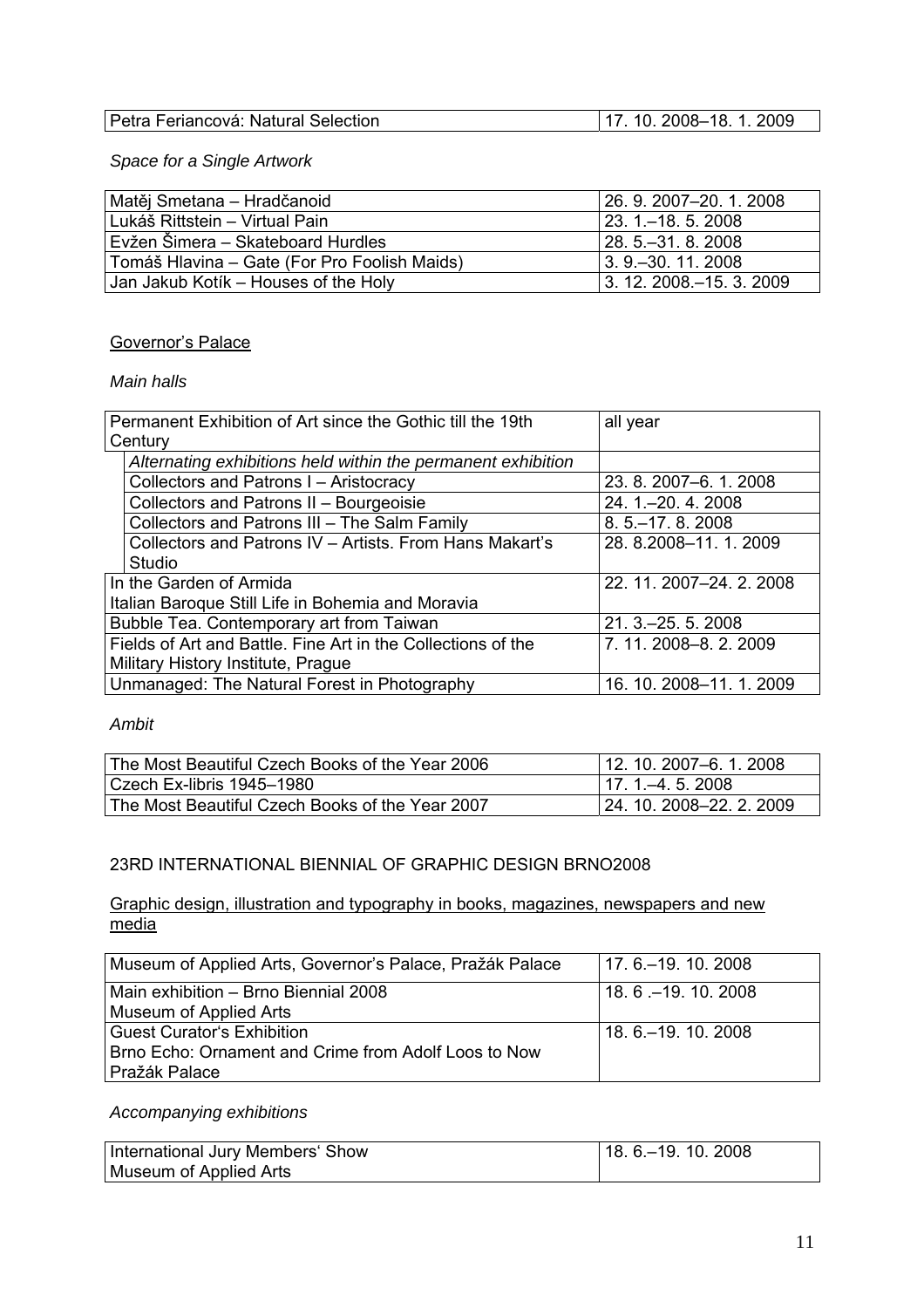| Fumio Tachibana. Brno Biennial 2004 Grand Prix Winner       | 18. 6. - 19. 10. 2008 |
|-------------------------------------------------------------|-----------------------|
| Pražák Palace                                               |                       |
| Stefan Sagmeister: Things I have learned in my life so far  | 1.6 .- 19.10.2008     |
| Billboards and citylights in the city centre, Pražák Palace |                       |
| City's Celebrities! Street Art & Graffiti                   | 18. 6. - 28. 9. 2008  |
| Pražák Palace                                               |                       |
| Slovak Rep. Students and Graduates Work of the Academy of   | 18. 6. - 19. 10. 2008 |
| Fine Arts Visual Communication Department, Bratislava       |                       |
| Governor's Palace                                           |                       |
| Work from Slovenia                                          | 18. 6. - 19. 10. 2008 |
| Governor's Palace                                           |                       |
| Personalities in Czech Graphic Design - Jiří Rathouský      | 23.5 . - 5.10.2008    |
| Governor's Palace                                           |                       |
|                                                             |                       |

### *Other accompanying exhibition events*

| Printing Elite               | $18.6 - 19.12008$ |
|------------------------------|-------------------|
| Governor's Palace            |                   |
| The Best of Brno Biennial    | $1.9 - 30.9.2008$ |
| House of Lords of Lipá, Brno |                   |

## *Exhibitions outside Brno*

| From Gothic to the Empire,<br>permanent exhibition              | Regional Museum in Mikulov                                      | open daily in summer, in<br>winter on Saturdays and<br>Sundays |
|-----------------------------------------------------------------|-----------------------------------------------------------------|----------------------------------------------------------------|
| <b>Permanent Exhibition Josef</b><br>Hoffmann - Timeless Design | Josef Hoffmann House in Brtnice                                 | open daily in summer, in<br>winter on Saturdays and<br>Sundays |
| <b>Hypothesis</b>                                               | Josef Hoffmann - Donald Judd:   Josef Hoffmann House in Brtnice | $3.6 - 26.10.2008$                                             |

*Exhibitions abroad* 

| Czech and Slovak Glass in | Slovak National Gallery,                            | l 27. 2.–11. 5. 2008 |
|---------------------------|-----------------------------------------------------|----------------------|
| Exile                     | Bratislava                                          |                      |
| Josef Sudek               | Museo de Arte Hispanoamericano   7. 10.–7. 12. 2008 |                      |
|                           | Isaac Fernandez Blanco, Buenos                      |                      |
|                           | Aires, Argentina                                    |                      |

*Participation of the Moravian Gallery in Brno in exhibitions at other institutions* 

- 60 rokov otvorené, Slovak National Gallery, Bratislava, 27. 6.–5. 10. 2008 (Mgr. Alexandra Kusá, PhD.)
- Maľba 2008, Lobby of the Ministry of Culture of the Slovak Republic, Bratislava, 20. 11.– 22. 12. 2008 (Mgr. Alexandra Kusá, PhD.)
- Miro Myška: Lidé tří světadílů. Fotografie z let 1970–2008, Ethnographic Institute Moravian Museum, Brno, 9. 4.–20. 5. 2008 (Mgr. Jiří Pátek)

ATTENDANCE AT THE MG EXHIBITIONS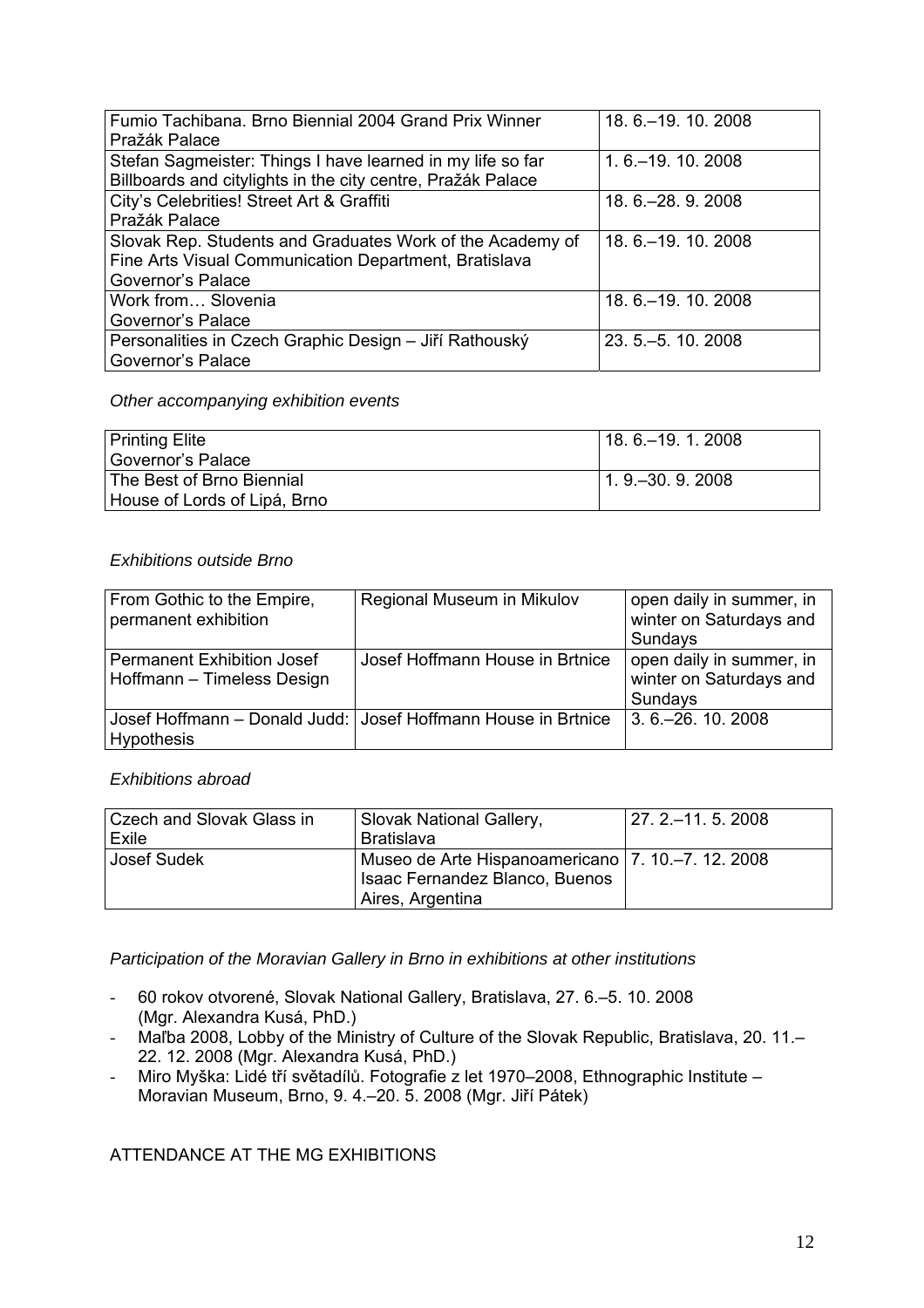| Total number of visitors to MG permanent and temporary<br>exhibitions in 2008 | 121,189 |
|-------------------------------------------------------------------------------|---------|
|                                                                               |         |
| of which to permanent exhibitions (including alterations):                    |         |
| Modern and Contemporary Czech Art                                             | 2,593   |
| Applied Arts and Design                                                       | 3,420   |
| Art since the Gothic until the 19th Century                                   | 5,538   |
| Josef Hoffman - Timeless Design (Brtnice)                                     | 2,313   |
|                                                                               |         |
| The most successful temporary exhibitions:                                    |         |
| 23rd International Biennial of Graphic Design                                 | 33,347  |
| Milada Marešová. A Forgotten Czech Modernist                                  | 3,544   |
| František Foltýn: Košice-Paris-Brno                                           | 2,807   |
| (3,773 visitors during the whole exhibition period)                           |         |
| The Brussels Dream                                                            | 2,342   |
| (6,496 visitors during the whole exhibition period)                           |         |

# LECTURES, CONCERTS, CULTURAL AND EDUCATIONAL EVENTS

## Events for adults

### *Lectures*

- Date Programme<br>16.1. P. Štěpánek
- 16. 1. P. Štěpánek: Pablo Picasso (series In Elite Society)
- 23. 1. A. Pravdová: Paříž (related to the exhibition František Foltýn Košice– Paris–Brno)
- 31. 1. M. Straková: Charles Rennie Mackintosh (Masters of Art Nouveau and Modernism series)
- 14. 2. H. Seifertová: Dutch Still-life (related to the exhibition In the Garden of Armida)
- 28. 2. A. Husseiniová: Black-and-White Romance (Masters of Art Nouveau and Modernism series)
- 8. 3. J. Dvořák: Camelias
- 8. 3. S. Rabušic, E. Kopecký: Flower Arrangement in Historical and Other Settings
- 18. 3. Ch. Boujot: Mysterious Megaliths (as part of the Bonjour Brno festival)
- 26. 3. M. Šeferisová–Loudová: Annibale Carraci (series In Elite Society)<br>27. 3. M. Straková: J. Kotěra (Masters of Art Nouveau and Modernism
- M. Straková: J. Kotěra (Masters of Art Nouveau and Modernism series)
- 28. 3. J. Šmíd: Pictures from Burgundy (as part of the Bonjour Brno festival)
- 28. 3., C. Coutant: Bubbles Hidden in Wine (as part of the Bonjour Brno
- 29. 3. festival)
- 8. 4. Y. Turcotte: Québec in the heart of French America (as part of the Bonjour Brno festival)
- 11. 4. X. Lavry, M. Šmídová: The Smell of Chocolate (as part of the Bonjour Brno festival)
- 24. 4. M. Straková: D. S. Jurkovič (Masters of Art Nouveau and Modernism series)
- 14. 5. L. Olivová: Taiwan and its Essence (related to the exhibition Bubble Tea)
- 22. 5. M. Straková: P. Janák / From Modernism to Functionalism (Masters of Art Nouveau and Modernism series)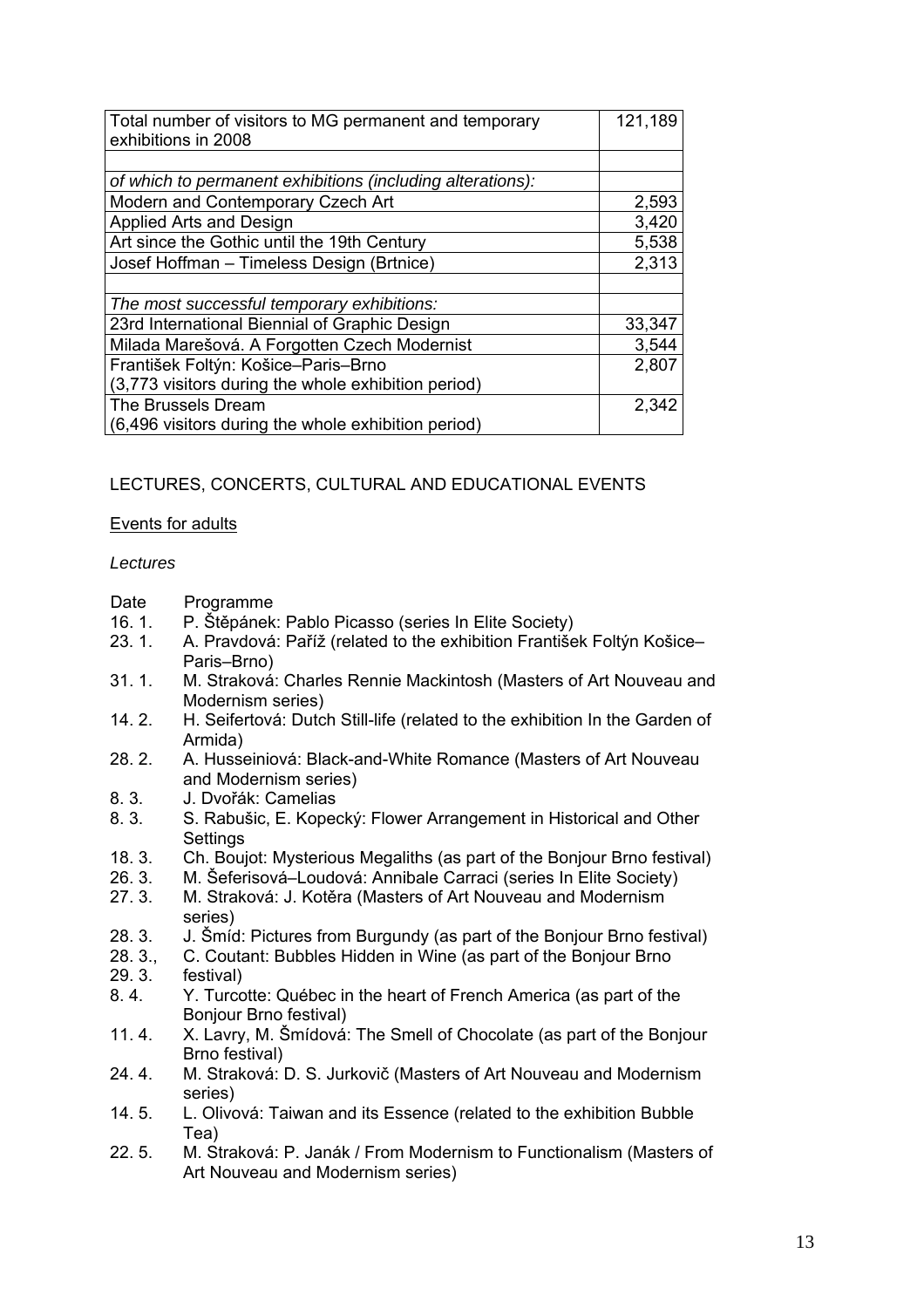- 15. 6. R. Janás: E. Delacroix (series In Elite Society)
- 27. 6. R. Franz: Donald Judd (Masters of Art Nouveau and Modernism series)
- 24. 9. J. H. Kocman: Japanese Bookbinding (related to Brno Biennial 2008)
- 25. 9. A. Husseiniová: Willi Russ / Unwanted Artist (Masters of Art Nouveau and Modernism series)
- 15. 10. P. Noever: The Museum as Experiment (related to Brno Biennial 2008)
- 19. 10. Round Table with Flavin Judd
- 21. 10. P. Hlaváčková: Bohuslav Fuchs (series In Elite Society)
- 12. 11. K. Svobodová: Hans Makart (related to the exhibition Collectors and Patrons IV)
- 19. 11. P. Ingerle: Duchampian Interpretations (series In Elite Society)
- 27. 11. M. Straková: J. Gočár / From Cubism to Functionalism (Masters of Art Nouveau and Modernism series)

*Guided tours in permanent and temporary exhibitions and depositories* 

- Date Programme
- 6. 1. H. Karkanová: Browsing through the Most Beautiful Books
- 9. 1. A. Pomajzlová: F. Foltýn Košice
- 17. 1. M. Vejrostová: In Rememberance (glass depository)
- 6. 2. P. Ciupková: Čzech Ex-libris 1945–1980<br>10. 2. P. Ingerle: F. Foltýn Košice–Paris–Brno
- P. Ingerle: F. Foltýn Košice–Paris–Brno
- 13. 2. J. Pátek: J. Jedlička
- 14. 2. S. Vondrová: Love in Works of Art
- 21. 2. M. Vejrostová: The Work of J. Harcuba in the MG Collection (glass depository)
- 28. 2. J. Jedlička, J. Pátek: J. Jedlička
- 16. 3. Y. Ferencová: In Fifteen
- 19. 3. S. Vondrová: Easter Storytelling
- 20. 3. M. Vejrostová: Veduta on Glass
- 21. 3. Chao-yi Tsai: Bubble Tea
- 6. 4. J. Pátek: The Photographic Collection To Collect, Restore, Display
- 9. 4. A. Dufek: Jiří Foltýn. In a Modified Landscape
- 10. 4. M. Pachmannová: M. Marešová
- 13. 4. M. Pokorný: What Can Be Purchased in Fifteen<br>16. 4. M. Pokorný: Bubble Tea
- M. Pokorný: Bubble Tea
- 17. 4. M. Vejrostová: Crystalex 1967–2007
- 27. 4. M. Vejrostová: Shiny Beauty
- 11. 5. S. Vondrová: The Image of Mother in Selected Works of Art
- 15. 5. M. Vejrostová: Acquisitions to the Glass Collection in 1993–2007
- 15. 5. J. Pátek: J. Foltýn In a Modified Landscape
- 18. 5. M. Straková: Chairs by Famous Designers
- 19. 6. M. Vejrostová: The Best of the Glass Collection
- 4. 9. M. Vejrostová: Harrachov Glass Manufacture
- 2. 10. M. Vejrostová: Drinking Glass Design in the Past and Present
- 13. 11. M. Vejrostová: Czech–Moravian Glass Manufactures
- 26. 11. A. Dufek: The Third Side of the Wall
- 27. 11. D. Kramerová: Lifestyle and Design of the First Half of the 1960s
- 7. 12. T. Petišková: Fields of Art and Battle
- 1. 12. S. Šeborová: The Saints in Advent
- 11. 12. S. Šeborová: Christmas Storytelling
- 11. 12. A. Dufek: Unmanaged. The Natural Forest in Photography
- 18. 12. M. Vejrostová: Čzech Glass in Brussels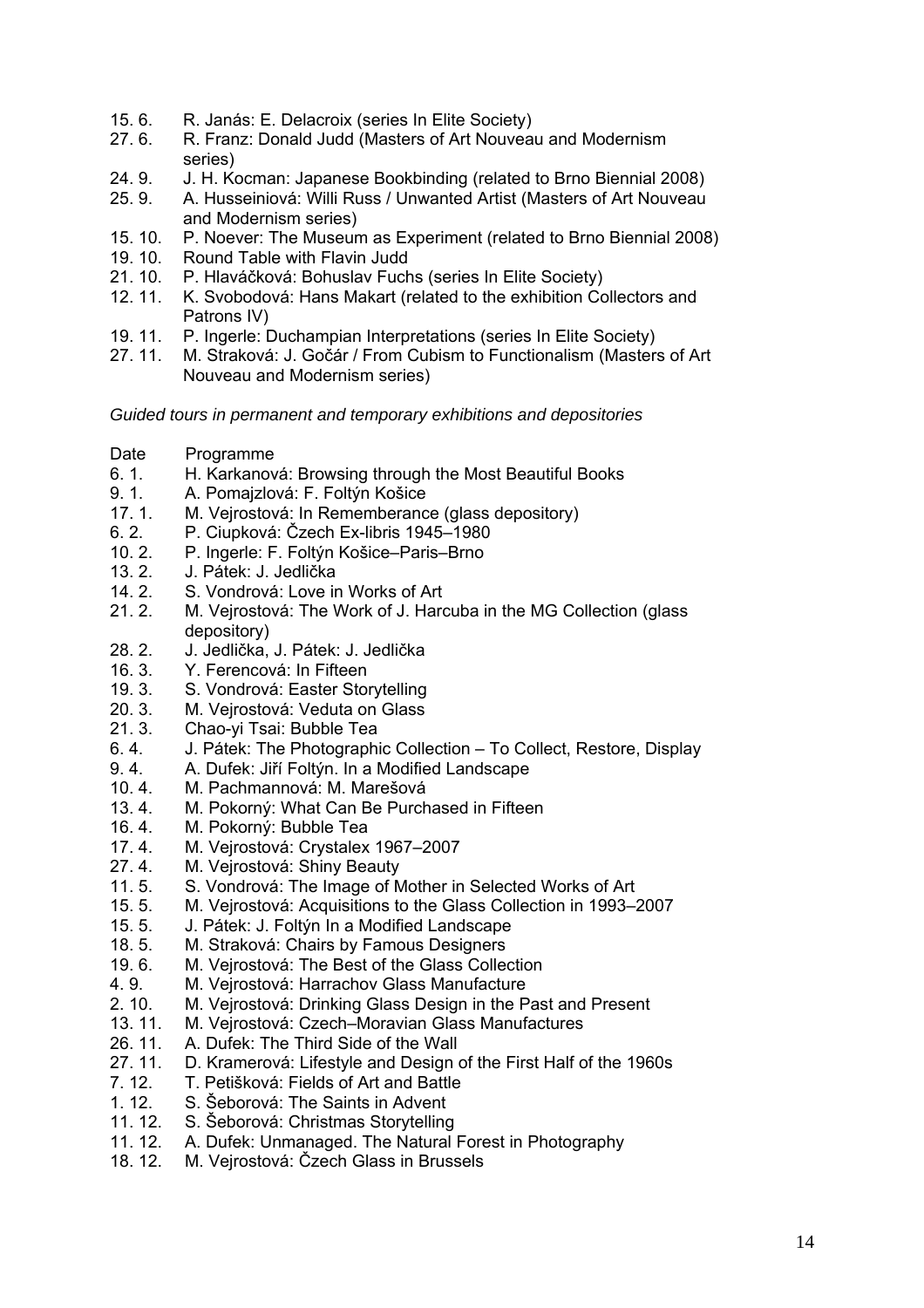# *Film shows*

- Date Programme
- 30. 1. Poustevna, dast ist Paradies (Echoes of the International Documentary Film Festival Jihlava)
- 1. 2. Children's World (AniFest Echoes series)<br>25. 2. Desires and Dreams (AniFest Echoes seri
- Desires and Dreams (AniFest Echoes series)
- 26. 2. Fascination (Echoes of the International Documentary Film Festival Jihlava)
- 28. 2. Films by J. Jedlička (cimena Art)
- 17. 3. What's Hidden Behind the Mirror (AniFest Echoes series)
- 31. 3. Zločin jménem Katyň (Echoes of the International Documentary Film Festival Jihlava)
- 14. 4. Shadows (AniFest Echoes series)
- 21. 4. Fishing Luck, Tseng Wen-chen, Taiwan 2007 (related to the exhibition Bubble Tea)
- 28. 4. Manufactured Landscapes (Echoes of the International Documentary Film Festival Jihlava)
- 12. 5. Three Times, Hou Hsiao-Hsien, Taiwan 2005 (related to the exhibition Bubble Tea)
- 19. 5. Chocolate Rap, Chi Y. Lee, Taiwan 2005 (related to the exhibition Bubble Tea)
- 27. 5. Dějiny J. Šabaty (Echoes of the International Documentary Film Festival Jihlava)
- 28. 5. The best of AniFest (AniFest Echoes series)
- 20. 6. Vyprávění uměleckého knihaře J. Svobody (related to Brno Biennial 2008)
- 23. 6. El Ejido, zákon blahobytu (Echoes of the International Documentary Film Festival Jihlava)
- 3. 7. Contemporary American Animation (AniFest Echoes series, Brno Biennial 2008)
- 14. 7. Paris, I love you (related to Brno Biennial 2008)
- 10. 9. Zbojník Jurko, V. Kubal, Slovakia 1976 (related to Brno Biennial 2008)
- 22. 9. Ztracená dovolená (Echoes of the International Documentary Film Festival Jihlava)
- 24. 9. Na východ od nás (AniFest Echoes series, Brno Biennial 2008)<br>8. 10. The Nostalgia of Animation (AniFest Echoes series)
- The Nostalgia of Animation (AniFest Echoes series)
- 22. 10. Contemporary Russian Document: Sergej Loznica (Echoes of the International Documentary Film Festival Jihlava)
- 10. 11. Animatica Muzica (AniFest Echoes series)
- 24. 11. Černá srdce (Echoes of the International Documentary Film Festival Jihlava)
- 2. 12. Imagination and Recollections (AniFest Echoes series)
- 8. 12. Muž z prvního století, O. Lipský, Czechoslovakia 1961 (related to the exhibition The Brussels Dream)
- 9. 12. Bye Bye Shanghai (Echoes of the International Documentary Film Festival Jihlava)
- 10. 12. Pink Floyd: The Wall, A. Parker, UK 1982 (related to the exhibition The Third Side of the Wall)

## *Concerts*

- Date Programme
- 10. 1. New Year's concert for the Friends of MG
- 10. 2. On the Dawn of Modernism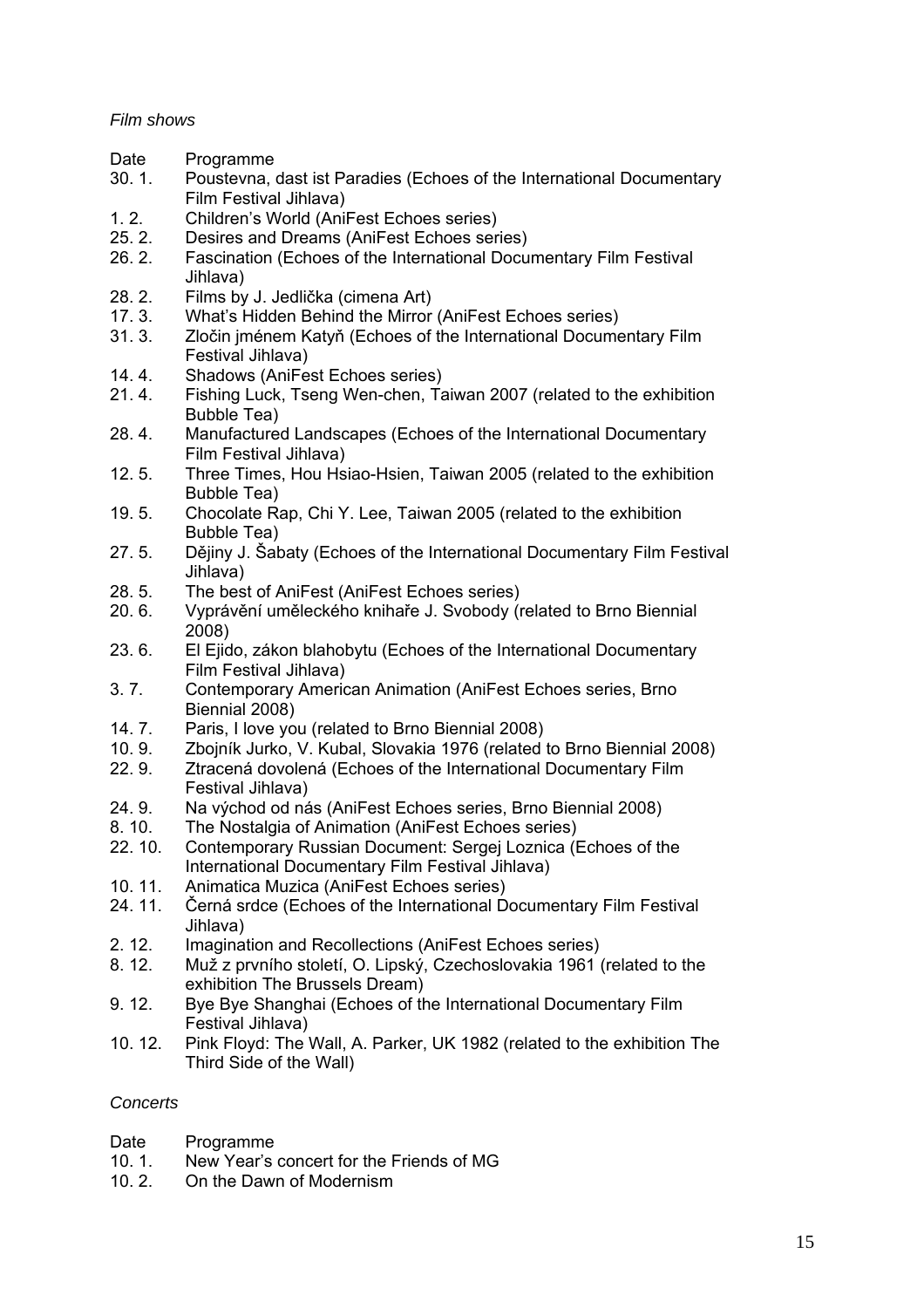- 3. 3. Viva Vivaldi!
- 5. 3. Clemens Merkel (DE-CAN), MF Brno, Exposition of New Music
- 11. 5. A Tribute to Mothers
- 20. 6. J. Nohavica (related to Brno Biennial 2008)<br>3. 7. Kamelot (related to Brno Biennial 2008)
- 3. 7. Kamelot (related to Brno Biennial 2008)<br>14. 7. French Variations (related to Brno Bienn
- French Variations (related to Brno Biennial 2008)
- 24. 8. L. Filipová
- 18. 9. Nečekaný koncert, J. Budař and Eliščin Band (related to Brno Biennial 2008)
- 3. 11. Scala Musices
- 5. 11. Graphic Scores
- 1. 12. Italian Christmas Dream
- 16. 12. J. J. Ryba: Czech Christmas Mass

## *Architectural walks*

- Date Programme
- 12. 2. B. Hoek, V. Hlaváček / Studio Acht: Spilberk Office Centre
- 4. 3. Ateliér 2002 + Burian-Křivinka: Campus FIT VUT in Brno
- 6. 5. 3 in 1: Brno Interiors
- 3. 6. AP Ateliér: Sonberk Vintners' House
- 2. 12. Ateliér Maura: Jaroška Grammar School

## *Themed coachtrips, excursions*

- Date Programme
- 1. 6. Excursion to Brtnice: J. Hoffmann D. Judd: Hypothesis
- 19. 10. Excursion to Brtnice: Round Table with Flavin Judd
- 5. 12. The Work, Art and Design by Josef Hoffmann, Vienna

*Workshops for adults, Through Creation to Knowledge and Inspiration, Art Workshop for Everybody, Between You and Us (for the disabled), Creativ 60+ (for seniors), Dialogues with Paintings (for teachers)* 

- Date Programme
- 15. 1. The Silent Life of Things (Creativ 60+)<br>27. 1. Inner Landscape (Through Creation to
- 27. 1. Inner Landscape (Through Creation to Knowledge and Inspiration)<br>17. 2. E. Foltýn, derniere of the exhibition
- F. Foltýn, derniere of the exhibition
- 9. 3. Ornament on the Crossroads of Styles (Through Creation to Knowledge and Inspiration)
- 28. 3. E. Filla (Dialogues with Paintings)
- 8. 4. Black, grey, white (Creativ 60+)
- 13. 4. Family cinema (Through Creation to Knowledge and Inspiration)
- 25. 4. J. Šíma (Dialogues with Paintings)
- 29. 4. What Do People in Paintings Think? (Creativ 60+)
- 20. 5. Under Taiwanese Sun (Creativ 60+)
- 8. 6. Cubism Topical Till Today (Through Creation to Knowledge and Inspiration)
- 3. 7. Leaves of Grass (related to Brno Biennial 2008)
- 14. 7. How to Make the Portrait of a Bird (related to Brno Biennial 2008)
- 24. 7. Slovak Rep. (Between You and Us)
- 7. 9. The Bearable Lightness of Paper (Through Creation to Knowledge and Inspiration)
- 10. 9. Visual Communication (related to Brno Biennial 2008)
- 19. 9. Fumio Tachibana (Dialogues with paintings)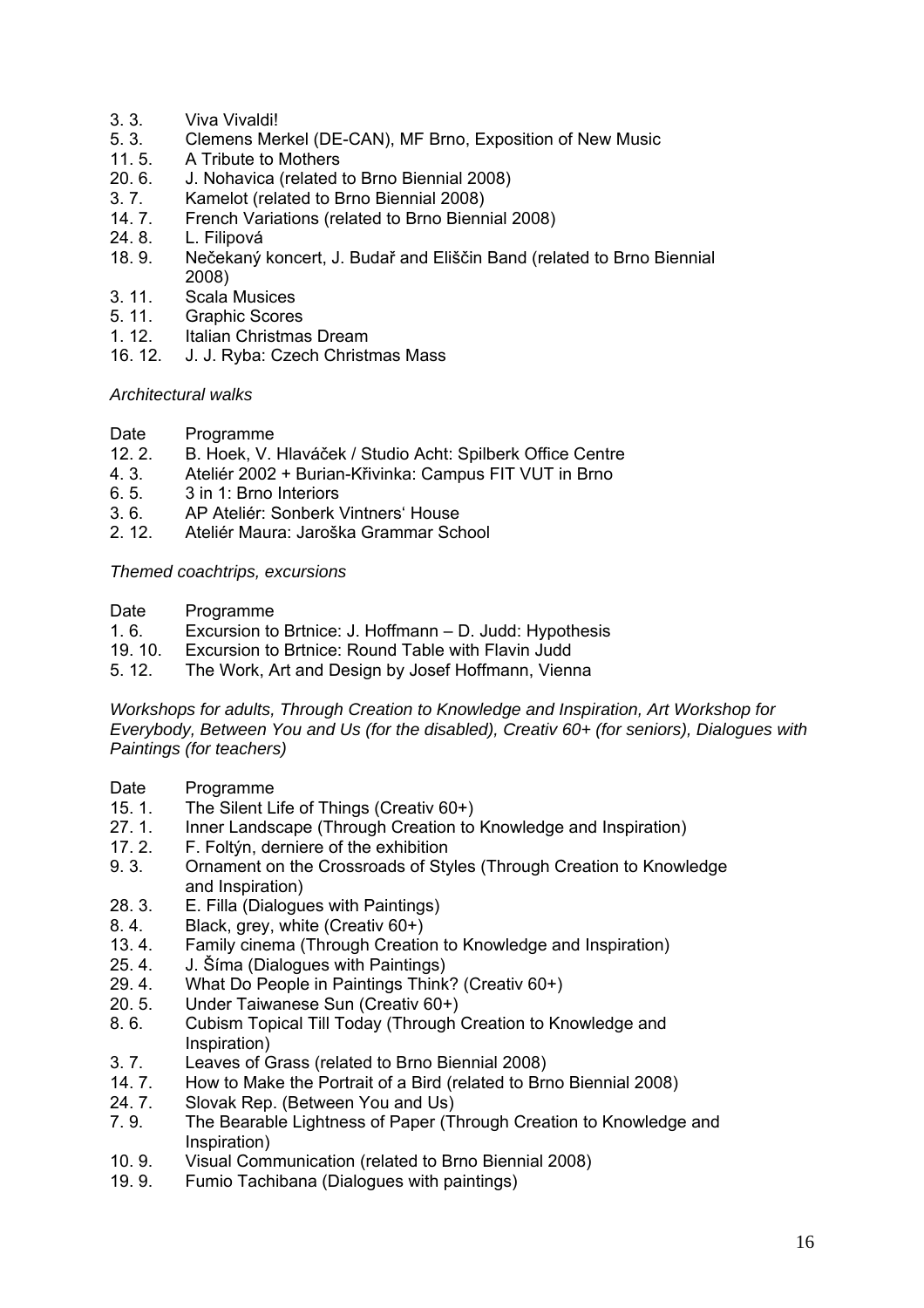- 20. 9. The World According to Me (Between You and Us)
- 24. 9. Manufacturing Handmade Paper (related to Brno Biennial 2008)
- 1. 10. Book or Sculpture? (Art Workshop for Everybody)
- 9. 10. Educational Programmes in MG (FF Museology)<br>15. 10. Art Nouveau Variations (related to Brno Biennial 2
- Art Nouveau Variations (related to Brno Biennial 2008)
- 4. 11. Criss-cross the Natural Forest (Creativ 60+)
- 5. 11. Reality Imitations (Art Workshop for Everybody)
- 14. 11. Toyen (Dialogues with Paintings)
- 15. 11. Kde domov můj (Between You and Us)
- 18. 11. So Long Ago, So Much Yesterday (Creativ 60+)
- 23. 11. Emotions in Space (Through Creation to Knowledge and Inspiration)
- 3. 12. Holiday Traditions (Art Workshop for Everybody)
- 9. 12. Us in 1958 or Let's Not Be Afraid of Recollections (Creativ 60+)<br>13. 12. Jak si žijí kosmonauti (Between You and Us)
- Jak si žijí kosmonauti (Between You and Us)
- 14. 12. Beautiful Style (Through Creation to Knowledge and Inspiration)
- 23. 12. Dreaming of Colours (Christmas at the City-hall)

*Discussions, artists meetings, literary sessions, theatre performances, combined events, symposia, social events* 

| Date | Programme |
|------|-----------|
|      |           |

- 21. 1. Launch of the 63rd Bulletin MG
- 20. 2. Z. Kazlepka, P. Alexa: Music among Paintings (related to the exhibition In the Garden of Armida)
- 7.–9. 3. Camelias and Alfons Mucha, exhibition
- 30. 3. Theatre Yonne en Scène: Monsieur Lardréné (a part of the festival Bonjour Brno)
- 6. 4. V. Hauser: The Taste of Apples (related to the exhibition Bubble Tea)
- 24. 5. Brno Museum Night
- 27. 5. SPMG General Assembly
- 22. 5. Women in Art (related to the exhibition M. Marešová)
- 18.–19. 6. Brno Biennial 2008 International Symposium
- 27. 6. Museum Night in Brtnice
- 19. 9. Brno Biennial Night<br>5. 11. Crnament and Mode
- 5. 11. Ornament and Modernism, international symposium

## Events for children and teenagers

*Guided tours of temporary and permanent exhibitions* 

| Programme                                             | Number of events |
|-------------------------------------------------------|------------------|
| Czech and Slovak Glass in Exile                       | 2                |
| František Foltýn Košice–Paris–Brno                    | 4                |
| Exhibition of Applied Arts and Design                 | 9                |
| Exhibition of Modern and Contemporary Art             | 20               |
| In Fifteen                                            | 5                |
| Milada Marešová                                       | 13               |
| Exhibition of Art from the Gothic to the 19th Century | 12               |
| <b>Bubble Tea</b>                                     | 6                |
| <b>Brno Biennial 2008</b>                             | 11               |
| Brno Echo                                             | 8                |
| The Third Side of the Wall                            |                  |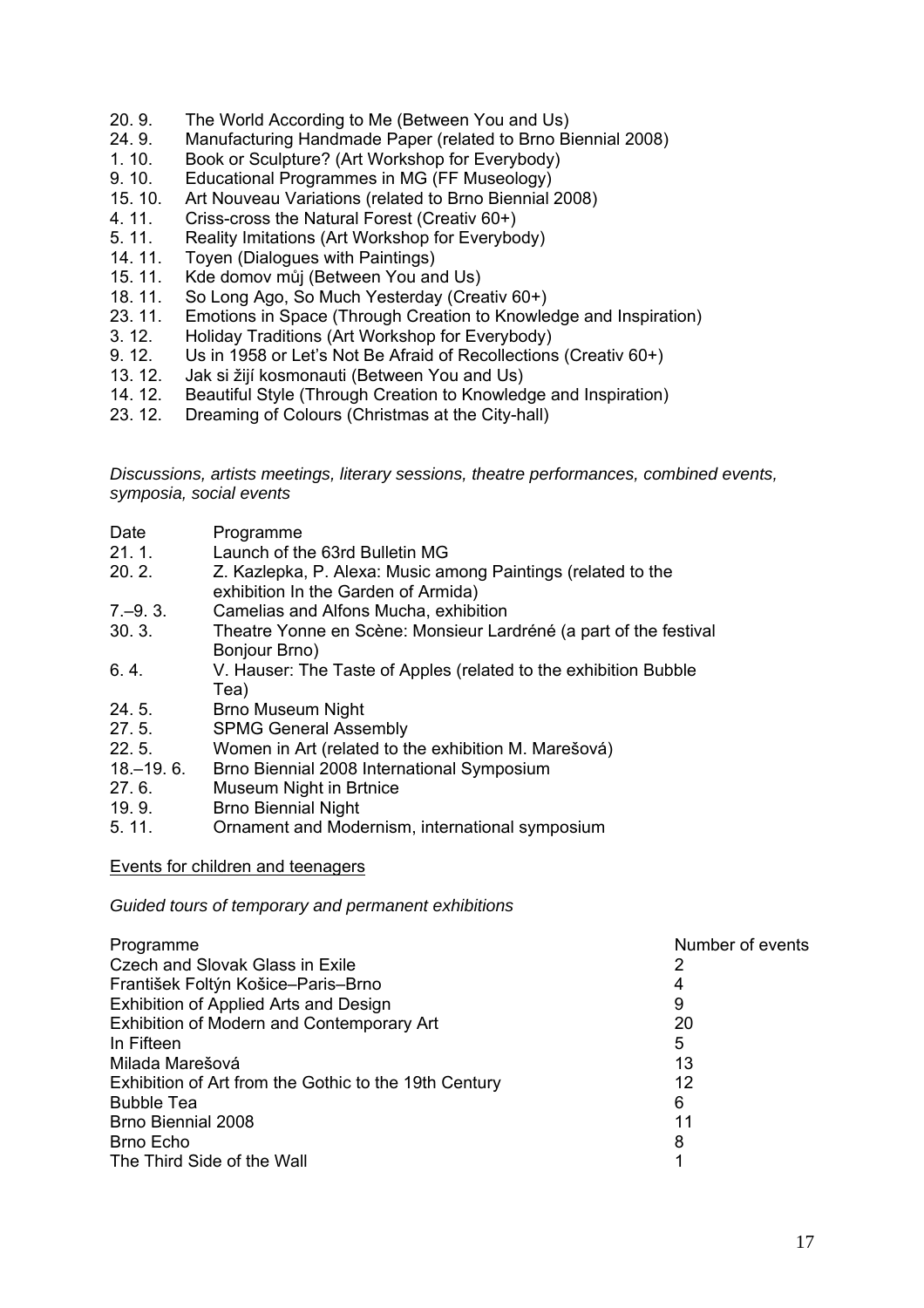# *Out-of-school lessons*

| Programme                                               | Number of events |
|---------------------------------------------------------|------------------|
| A Glass World                                           | 1                |
| Inspired by AniFest                                     | 1                |
| The Maze of Colour Fantasy (F. Foltýn)                  | 6                |
| A Road to Abstraction (F. Foltýn)                       | $\overline{7}$   |
| Diagonals against the Vertical (F. Foltýn)              | 1                |
| In the Garden of Armida                                 | 17               |
| Browsing (The Most Beautiful Czech Books 2006 and 2007) | 9                |
| How to Make a Collection (In Fifteen)                   | 10               |
| What's Hidden behind the Gallery Walls (In Fifteen)     | 8                |
| Art Nouveau Ornament                                    | 14               |
| Life at the Time of Castles                             | 11               |
| The Smell of Coffee, Perfume and Yonder (M. Marešová)   | 8                |
| Variegated World (M. Marešová)                          | $\overline{7}$   |
| Individuality                                           | 1                |
| <b>Flower Still-life</b>                                | 1                |
| Flowers in a Vase and Elsewhere                         | 4                |
| Transformations of the 19th Century                     | 4                |
| <b>Following Picasso</b>                                | 16               |
| Cases                                                   | 4                |
| Shake, Not Stir (Bubble Tea)                            | 12               |
| Amidst a Stage                                          | 6                |
| <b>Gothic Board Altar</b>                               | 4                |
| Apostles                                                | 3                |
| Squared Kingdom (Brtnice)                               | 5                |
| Signing (Brtnice)                                       | 1                |
| Design All Around You (Brno Biennial 2008)              | 8                |
| Black Line, White Line (Brno Echo)                      | 8                |
| Movement, Gesture, Sign (Fumio Tachibana)               | 15               |
| Competitors Versus the Jury                             | 2                |
| Little Rooms of Your Grand-grand-mothers                | $\overline{7}$   |
| <b>Chateau Fetes</b>                                    | 3                |
| What Is the Heiningen Tapestry Telling?                 | 3                |
| A Tree Can Be Red or Blue                               | 11               |
| The Faces of Famous Painters                            | 11               |
| A Bookworm Quickly and Easily                           | 3                |
| In the Footsteps of Surrealism                          | 1                |
| A Key to the Saints                                     | 3                |
| Do You like Wilderness? (Unmanaged)                     | 12               |
| Modern 20th Century                                     | $\overline{7}$   |
| The Language of Colours                                 | 14               |
| The Road to Design                                      | 3                |
| Regular and Irregular                                   | 3                |
| Fragile, Transparent, Colourful                         | 4                |
| Stained Glass Windows of the Medieval Cathedral         | 8                |
| Six Centuries of Art                                    | 3                |
| Lord Jesus Is Born                                      | 28               |
| In the Trenches                                         | 3                |
| <b>Fourteen Scenes</b>                                  | $\frac{2}{3}$    |
| Seven Style Periods                                     |                  |
| P. P. Rubens                                            | $\overline{2}$   |
| In the Spotlight (The Brussels Dream)                   | 3                |
| Design Laboratory (The Brussels Dream)                  | 4                |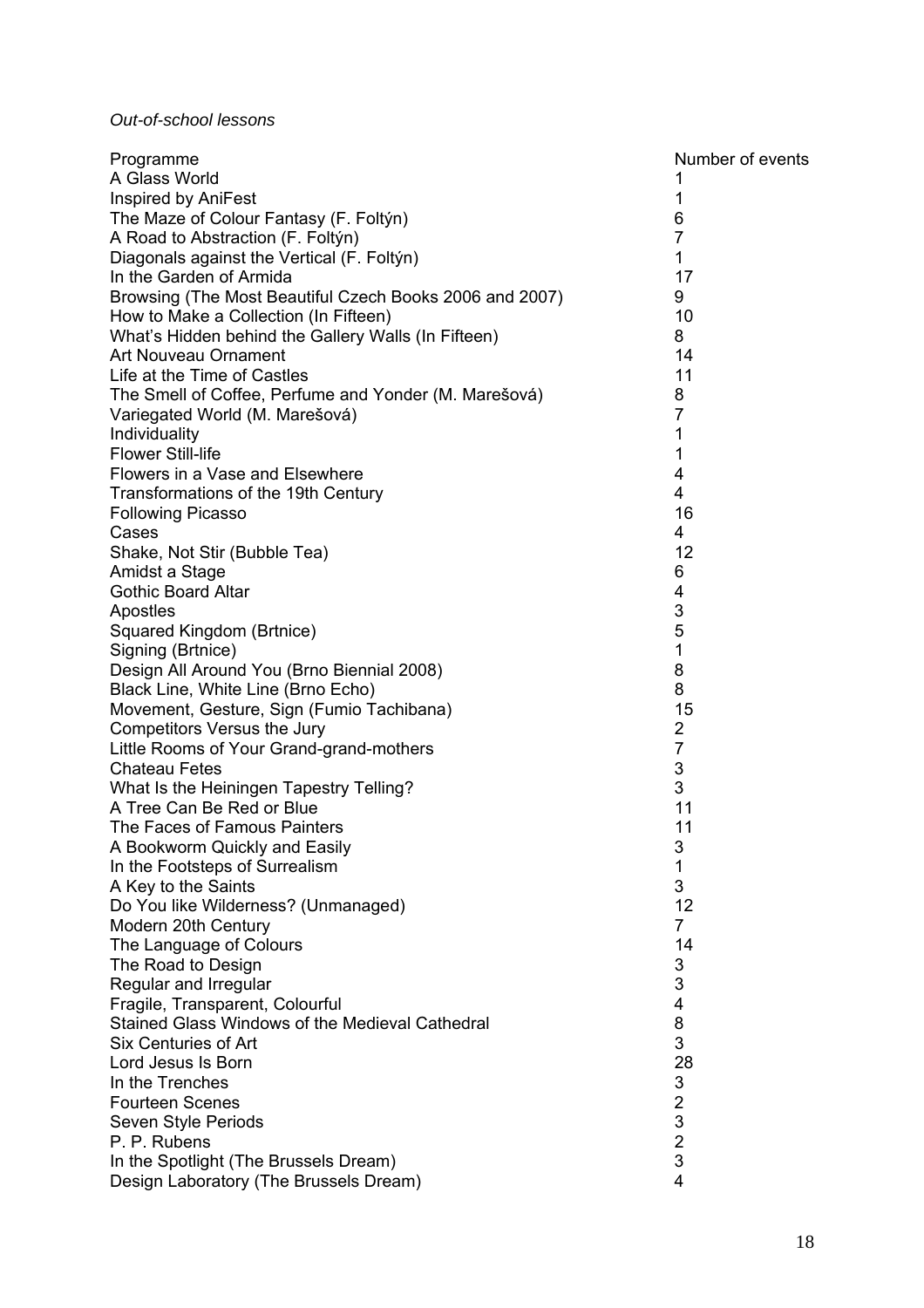| Shapes, Curves and Colours of Space (The Brussels Dream)     |  |
|--------------------------------------------------------------|--|
| History through the Camera Lens (The Third Side of the Wall) |  |

## *Children's Studio*

| Date              | Programme                                                |
|-------------------|----------------------------------------------------------|
| 12.1.             | J. Strouhal, M. Ševčíková: In the Garden of Armida       |
| $23.1, 31.1$ .    | M. Borovcová: Story on a Plate; Done! Painted!           |
| 26.1.             | G. Kolčavová: Tearing Allowed! (related to the F. Foltýn |
|                   | exhibition)                                              |
| 9.2.              | O.Buciová: The Heavenly Kingdom                          |
| 6.2., 14.2.       | M. Borovcová: Rainbow Window; Done! Painted!             |
| 19. 2. - 21. 2.   | E. Strouhalová, L. Biberlová: Inspired by AniFest        |
| 20.2., 28. 2.     | M. Borovcová: Strayed Beads; Done! Painted!              |
| 6.3.              | Art in One's Hand; Awarding competition winners          |
| 8.3.              | G. Imreczeová: How to Make a Collection (related to the  |
|                   | exhibition In Fifteen)                                   |
| 5.3, 13.3.        | M. Borovcová: Mirror in a Golden Frame; Done! Painted!   |
| 20.3.             | J. Petřeková: The Book on Spring                         |
| 21.3.             | G. Imreczeová: The First Spring One                      |
| 19.3, 27.3.       | M. Borovcová: The Peacock's Arrival; Done! Painted!      |
| 5.4.              | S. Seborová: The Smell of Coffee, Perfume and Yonder     |
|                   | (related to the M. Marešová exhibition)                  |
| 2., 9. a 10.4.    | M. Borovcová: Treasure Box; Done! Painted!               |
| 19.4.             | E. Strouhalová, J. Wolf: Shake, Not Stir (related to the |
|                   | exhibition Bubble Tea)                                   |
| 16., 23. a 24. 4. | M. Borovcová: Flower Still-life; Done! Painted!          |
| 17.5.             | D. Bosáková: Variegated Life (related to the M. Marešová |
|                   | exhibition)                                              |
| 7., 14. a 15. 5.  | M. Borovcová: Movement Hiding in Wood; Done! Painted!    |
| 21., 28. a 29. 5. | M. Borovcová: Balls for Fun; Done! Painted!              |
| 5.6.              | Drawing with Vlasta Baránková                            |
| 4., 11. a 12. 6.  | M. Borovcová: Merry-go-round of Forms; Done! Painted!    |
| 6.9.              | R. Zábojová: The First Second-hand Paper                 |
| 11.9.             | J. Tichá: Little Cat of Coffee Foam; Done! Painted!      |
| 18.9.             | S. Seborová: Little Princess at a Ball; Done! Painted!   |
| 25.9.             | J. Tichá: Restless Letters; Done! Painted!               |
| 27.9.             | A. Stuchlíková: Leaving a Trace                          |
| 2.10.             | S. Seborová: Secret Whisper of Shells; Done! Painted!    |
| 4.10.             | B. Šeligová: Starting to Draw; Done! Painted!            |
| 9.10.             | J. Tichá: People and Folks; Done! Painted!               |
| 11.10.            | E. Strouhalová: Whitherward                              |
| 15.10.            | B. Seligová: Headgear; Done! Painted!                    |
| 23.10.            | J. Tichá: How's Time Running; Done! Painted!             |
| 30.10.            | S. Seborová: At a Dinner Party; Done! Painted!           |
| 1.11.             | B. Šeligová: Sea; Done! Painted!                         |
| 6.11.             | J. Tichá: Autumn in the Gallery                          |
| 8.11.             | J. Matulová, E. Strouhalová: Fragile, Transparent,       |
|                   | Colourful                                                |
| 12.11.            | B. Šeligová: Little Light in the Dark; Done! Painted!    |
| 13.11.            | M. Borovcová: A Clay Square; Done! Painted!              |
| 20.11.            | J. Tichá: Building Up a House; Done! Painted!            |
| 22.11.            | D. Bosáková: Do You Like Wilderness?                     |
| 27.11.            | S. Seborová: Travelling to the Moon; Done! Painted!      |
| 29.11.            | B. Seligová: Getting Ready to the Feast; Done! Painted!  |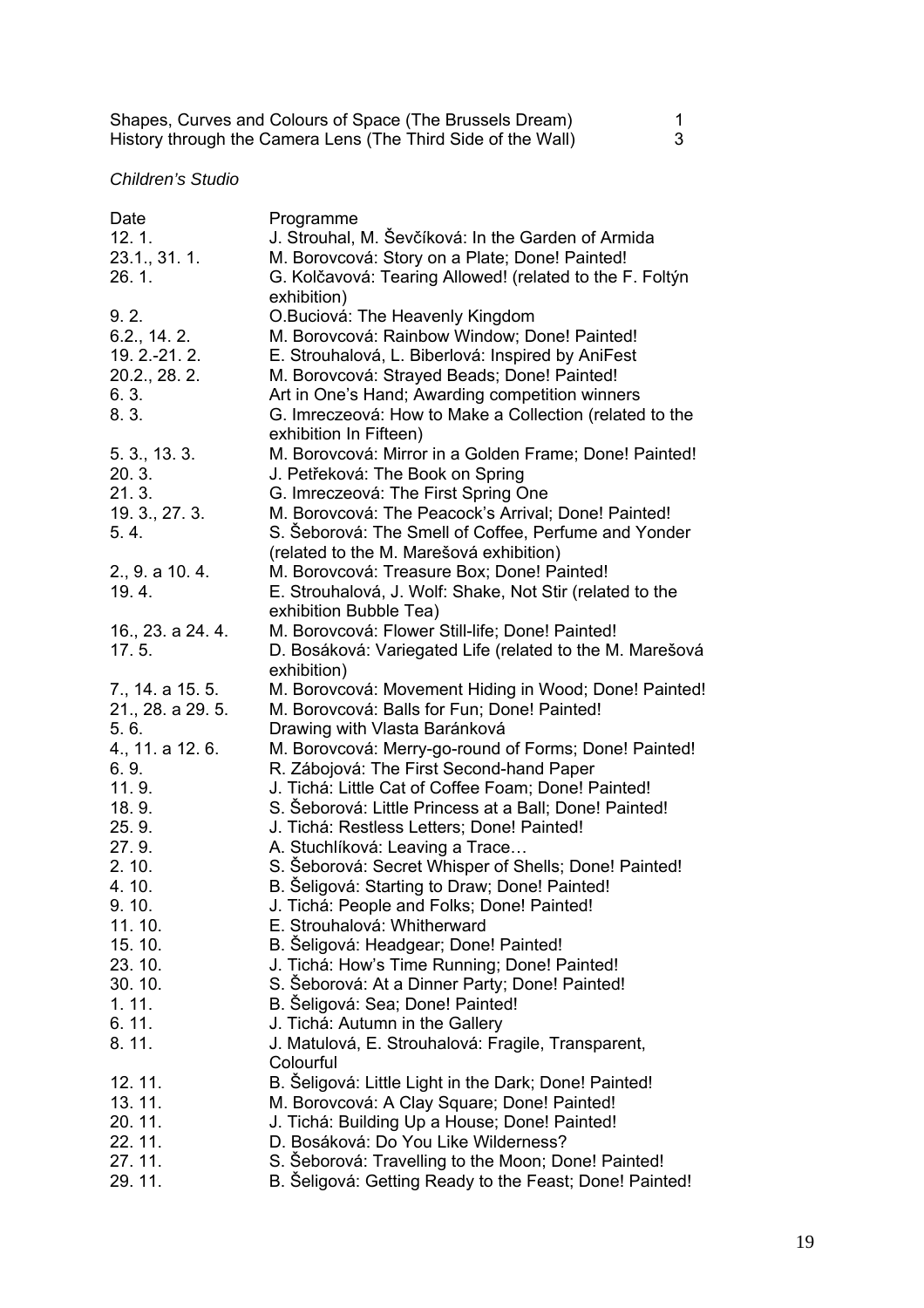| 4.12.  | J. Tichá: Porcelain Tale; Done! Painted!         |
|--------|--------------------------------------------------|
| 6.12.  | G. Imreczeová: In the Spotlight                  |
| 10.12. | B. Šeligová: Looking Forward to Christmas; Done! |
|        | Painted!                                         |
| 11.12. | J. Petřeková: A Tree with Toys; Done! Painted!   |
| 13.12. | S. Šeborová: Long Nights at Christmas            |
| 18.12. | S. Šeborová: Holiday Drawing; Done! Painted!     |

*Summer art workshops* 

| Date           | Programme                                      |
|----------------|------------------------------------------------|
| $30.6 - 4.7$ . | S. Šeborová: Gulliver and Apolenka             |
|                | (five full-day programmes for little children) |
| $11 - 15.8$ .  | J. Petřeková: Open Leaves in the Landscape     |
| $18,-22, 8.$   | A. Stuchlíková: Heaven, Hell, Paradise         |
| $25 - 29.8$    | E. Strouhalová: Whitherward I                  |
| $25 - 29.8$    | S. Šeborová: Whitherward II                    |

Attendance of the cultural and educational events

| Programmes for adults   | 41,949 visitors |
|-------------------------|-----------------|
| Programmes for children | 9,917 visitors  |
| Total                   | 51,866 visitors |

### PUBLIC SERVICES

www.moravska-galerie.cz

| Average number of visits/month | 23,301  |
|--------------------------------|---------|
| Number of visits/year          | 279,611 |

#### **Microgallery**

Multimedia guide through the MG permanent exhibitions, providing information on the Gallery, its exhibitions and the most interesting collection items. In 2008 the system was gradually complemented with new information on the MG art collections and gradually updated, including the internet version – iGalerie.

### MG library

### *Range of the book assets*

| Number of library items as of 31 December 2008 | 129,796 |
|------------------------------------------------|---------|
| New items in 2008                              | 1,50    |
| of which purchased                             | 443     |
| donated                                        | 599     |
| exchanged                                      | 459     |

## *Reader services*

| Number of registered readers<br>unpe,<br>,,,<br>cupici cu<br><b>CAUCIS</b> | " |
|----------------------------------------------------------------------------|---|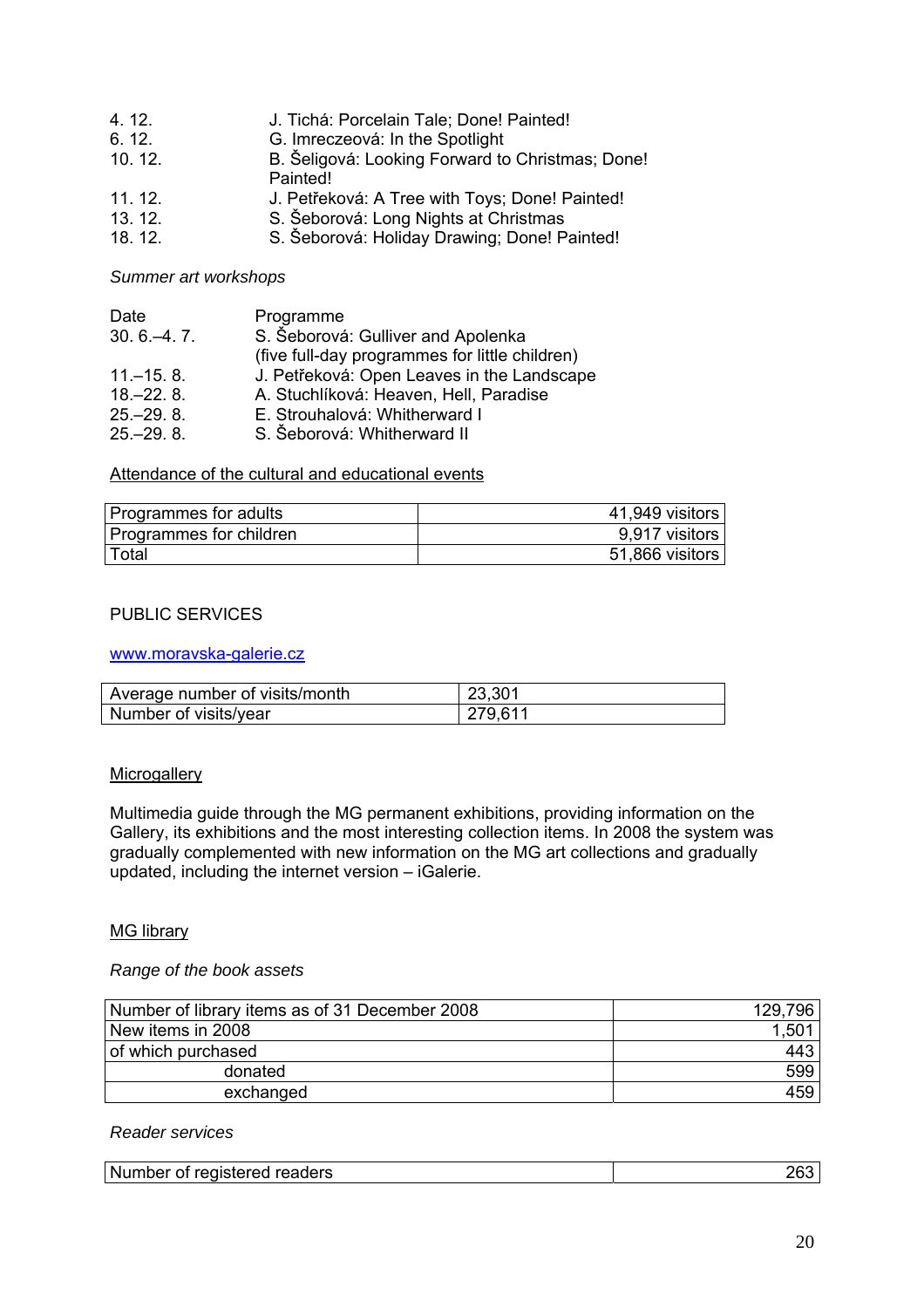| Number of readers' visits                              | 4,885  |
|--------------------------------------------------------|--------|
| Number of current and returned loans                   | 19,216 |
| of which within inter-library loan service             | 19,849 |
| Specialist bibliography and factographic consultations | 57     |
| Xerox copies made for readers                          | 3.114  |
| Scans for readers                                      | 5,749  |
| Search in specialist literature                        | 373    |
|                                                        |        |

# *Book assets in process*

| Name cataloguing including re-catalogued items                      | 8,810 entries |
|---------------------------------------------------------------------|---------------|
| Subject cataloguing                                                 | 8,056 entries |
| Analytical description of articles in Czech and foreign periodicals | 274 titles    |
|                                                                     | 545 records   |

# *Book exchanges*

| Publications sent from the MG to partner | 525 titles | at 212,531 CZK |
|------------------------------------------|------------|----------------|
| institutions                             |            |                |
| of which abroad                          | 349 titles | at 146,685 CZK |
| within the CR                            | 176 titles | at 65,846 CZK  |
| The MG library received                  | 541 titles | at 192,565 CZK |
| of which from abroad                     | 303 titles | at 141,752 CZK |
| from the CR                              | 238 titles | at 50,813 CZK  |

# **MG Archive**

| Archive holdings and collections          | 25  | 107.10 m in length                |
|-------------------------------------------|-----|-----------------------------------|
| Of which: archived sets under direct      | 20  | 102.49 m in length                |
| administration                            |     |                                   |
| archived sets under supervision (reports) | 5   | 4.61 m in length                  |
| selection of archived material for        | 2   | assessed 14.51 m of documents, of |
| discarding                                |     | which 10 m, i.e. 75%, discarded   |
| outside the discarding procedure          |     | 24 m in length                    |
| additions                                 |     | 14 m in length                    |
| loss by internal discarding               |     | 0.72 m in length                  |
| researcher visits                         | 26  |                                   |
| lendings                                  |     |                                   |
| Inquiries and research requests           | 34  |                                   |
| copies                                    | 105 |                                   |
| scans                                     | 31  |                                   |

# **Export of artworks**

In accordance with law 71/94 Sb., 41 permits for the export of artwork abroad were granted.

# The photographic studio

| Number of photographic pictures made |  |
|--------------------------------------|--|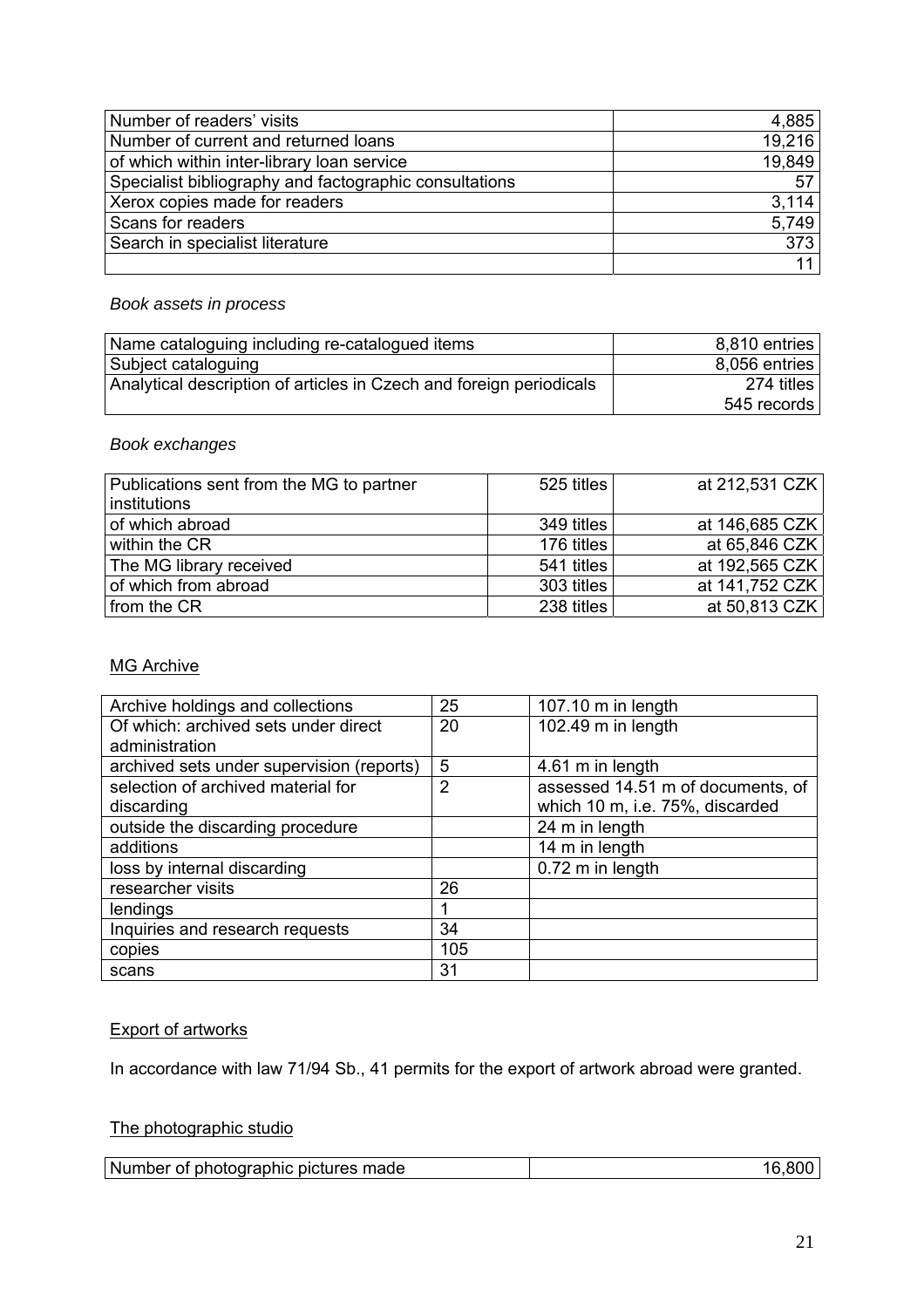| Large-scale reproductions of artworks         | 1,780                                 |
|-----------------------------------------------|---------------------------------------|
| Complete documentation of exhibitions         | 21                                    |
| Reportage documentation of MG events          | 45                                    |
| Photographs                                   | 1,000                                 |
| Scans                                         | 6,800                                 |
| Number of agreements on the provision of      | 107                                   |
| photographic material and reproduction rights | (in the value of $148,797$ CZK and 1, |
|                                               | 455 EUR)                              |

## THE MG AS THE PROVIDER OF STANDARDIZED PUBLIC SERVICES

Pursuant to Acts 122/2000 Coll. and 483/2004 Coll. the Moravian Gallery has become a provider of standardized public services and, based on the above legislative norms, provides the public with the following:

## a) Temporal accessibility standard

Opening hours Wednesday – Sunday 10 am – 6 pm, Thursday until 7 pm

Contact with the public: notice boards, www pages, printed programmes, daily press, press conferences, printed posters and invitation cards

b) Economic accessibility standard

Entrance fee concessions scheme – free of charge for children up to 6 years, school group leaders, press and public media staff, secondary school and university students of art, disabled persons including helpers, members of professional and amateur art associations, members of partner institutions, etc. Each first Friday in the month free entry to permanent exhibitions, occasionally free entry to temporary exhibitions.

c) Physical accessibility standard

Special programmes for persons with impaired movement and orientation. The buildings of the Pražák Palace and the Museum of Applied Arts completely accessible to the disabled, only the ground floor accessible in the Governor's Palace; personal assistance available if required.

## MG PARTNERS

Main partners: UniCredit Bank, Czech television

Partners: Ernst&Young, Hospodářské noviny, MF Dnes, Procházka/Randl/Kubr, Hotel International, Hype, Dějiny a současnost, Art+Antiques, Newton media, Student agency, Český rozhlas Brno, CLV, Kult, Czechdesign.cz, Yotiva, Railreklam, České dráhy, Rádio Krokodýl, Rádio Petrov, BKC, Živá historie, Font, Typo, Digi Foto, Český rozhlas 3 – Vltava, Lesy ČR, Ministerstvo životního prostředí, Živa, Příroda, Lesnická práce, Ekolist.cz, Zentiva, Siemens, Wiesner Hager, Arctic paper, U.S. Embassy Prague, Květná, Ultraviolet, Brněnský deník, FedEx, A2, Fotografie, 2+3D, Respekt, AniFest, Illy, mminteriér, News Outdoor, Metropolis, euroAWK, Rakouské kulturní fórum, Extra, QUO, Vysoká škola výtvarných umění, Fundacija brumen

# SCHOLARLY AND RESEARCH ACTIVITIES

The origin and formation of the Moravian Gallery collection (Research and development grant, identification code MKO0009487102) Institutional research scheme of the Moravian Gallery in Brno, duration 2005–2011, implemented by: MG curators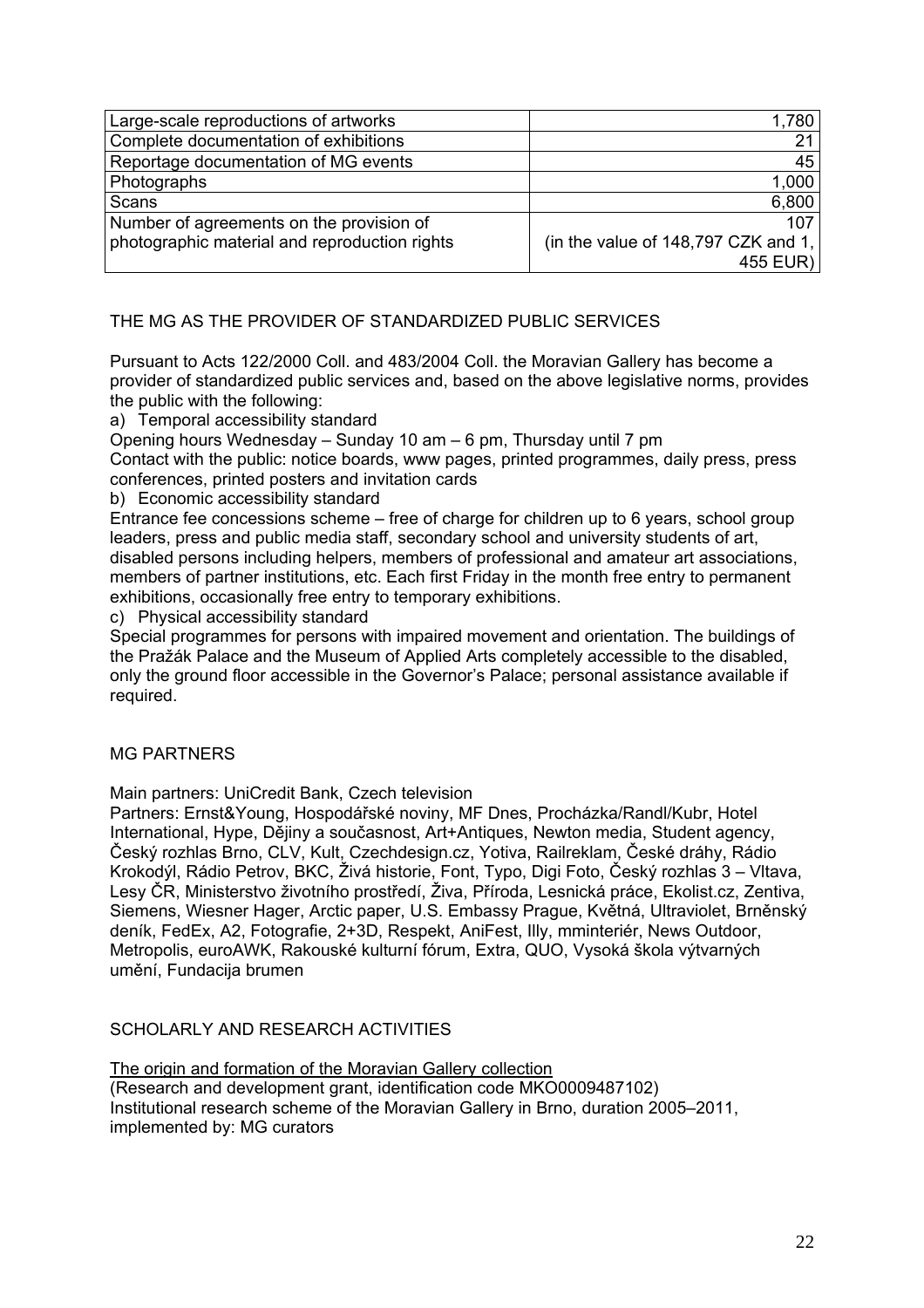Schools and Style in Early Baroque Italian Drawing from Czech and Moravian Collections (GA ČR grant, project identification code: 408/06/0180), duration 2006–2008, project leader: ing. Mgr. Zdeněk Kazlepka, Ph.D.

Architecture and Interior Design in in Central Europe at the Beginning of the 20th Century. Josef Hoffmann and Dušan Jurkovič

(Grant from the EU programme Culture 2007), duration 2008–2010, implemented by Mgr. Martina Straková, partners: MAK Vienna, SNG Bratislava, ICOM-ICDAD

#### **Symposia, seminars, conferences**

Culture against Transformation – Experience of Czechia and Poland, Czech-Polish round table Governor's Palace, 25. 5. 2008, 43 participants

"Graphic Design Next." Brno Biennial 2008 International Symposium Reduta Theatre, 18.–19. 6. 2008, 300 participants

Round table with Flavin Judd Josef Hoffmann House in Brtnice, 19. 10. 2008, 70 participants

Ornament and Modernism – international symposium Museum of Applied Arts, 5. 11. 2008, 65 participants

PUBLISHING ACTIVITIES

#### **64th Bulletin of the Moravian Gallery in Brno**

Editor Alena Krkošková, ISBN 978-80-7027-191-9, ISSN 0231-5793, 180 pp., in Czech with English summary.

*Exhibition catalogues and accompanying publications published and co-published by the MG in 2008:* 

## **České exlibris 1945–1980**

(ISBN: 978-80-7027-182-7) Text: Petra Ciupková Language: Czech, 28 pp.

**23rd International Biennial of Graphic Design Brno 2008 Graphic design, illustration and type in books, magazines, newspapers and digital media** 

(ISBN 978-80-7027-184-1) Editor: Marta Sylvestrová Texts by: Marek Pokorný, Marta Sylvestrová, Abbott Miller, Yukihiro Masuda, Petra Černe Oven, Palo Bálik, Juraj Blaško, Stefan Sagmeister, István Lékó a Pavlína Vogelová Languages: Czech, English, 253 pp.

## **Brno Echo: Ornament and Crime from Adolf Loos to Now**

(ISBN 978-80-7027-186-5) Text: Abbott Miller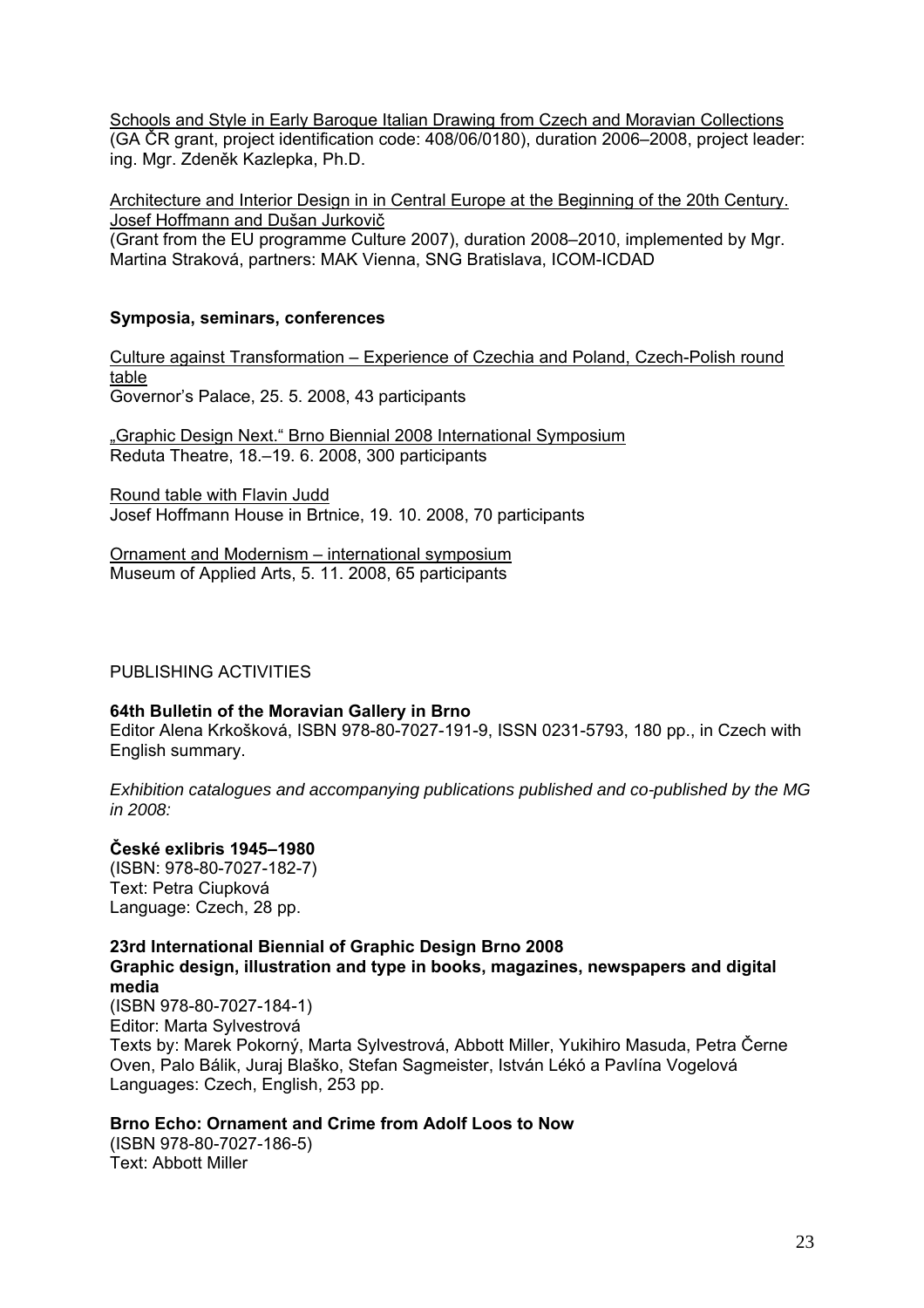Languages: Czech, English, 132 pp.

### **Jiří Foltýn – In a Modified Landscape**

(ISBN 978-80-7027-185-8) Texts by: Antonín Dufek, Jiří Pátek Languages: Czech, English, non-pag.

### **Milada Marešová. Malířka nové věcnosti**

(ISBN 978-80-7027-176-6) Text: Martina Pachmanová Published by the Moravian gallery in Brno in cooperation with Argo Publishers Language: Czech, 184 pp.

### **Unmanaged. The Natural Forest in Photography**

(ISBN 978-80-7027-188-9) Editor: Dana Zajoncová. Texts by: Antonín Dufek, Karel Stibral, Tomáš Vrška, Dana Zajoncová Languages: Czech, English, 84 pp.

### **Marek Meduna. The Baffled Father and the Century of the Woman**

(ISBN 978-80-7027-183-4) Text: Yvona Ferencová Languages: Czech, English, 48 pp.

## **Petra Feriancová: Natural Selection**

(ISBN 978-80-7027-189-6) Texts by: Tomáš Vaněk, Tomáš Svoboda, Guy van di Belle, Roman Bicek, Josef Bolf, Ondrej Brody, Mark Divo, Matej Gavula, Joost Glissenaar, Pavel Humhal, Eva Jiřička, Jana Kalinová, Krištof Kintera, Peter Lamb, Bevis Martin, Michal Moravčík, Jan Nálevka, Roman Ondák, Boris Ondreička, Jorge Peris, Alessandro Piangiamore, Stanislao di Giugno, Slávka Sobotovičová, Milan Tittel, Adam Vačkář, Filip Vančo, Charlie Youle Languages: Czech, English, 48 pp.

### **Fields of Art and Battle. Fine art in the collections of the Military History Institute, Prague**

(ISBN 978-80-7027-190-2) Texts by: Petr Ingerle, Ilona Krbcová and Tereza Petišková Languages: Czech, English, 48 pp.

## **The Third Side of the Wall. Photograpfy in Czechoslovakia 1969–1988 from the Collection of the Moravian Gallery in Brno**

(ISBN 978-80-86970-84-4) Text: Antonín Dufek Published by the Moravian Gallery in Brno in cooperation with Kant Publishers Languages: Czech, English, 176 pp.

**The bi-monthly programmes of MG** were replaced, at the end of 2008, with a more detailed brochure including the exhibition programme for three months. The first quaterly titled **Winter 2008/2009** was published.

PUBLISHING ACTIVITIES BY MG CURATORS (books, studies, catalogue texts, articles in the specialist press)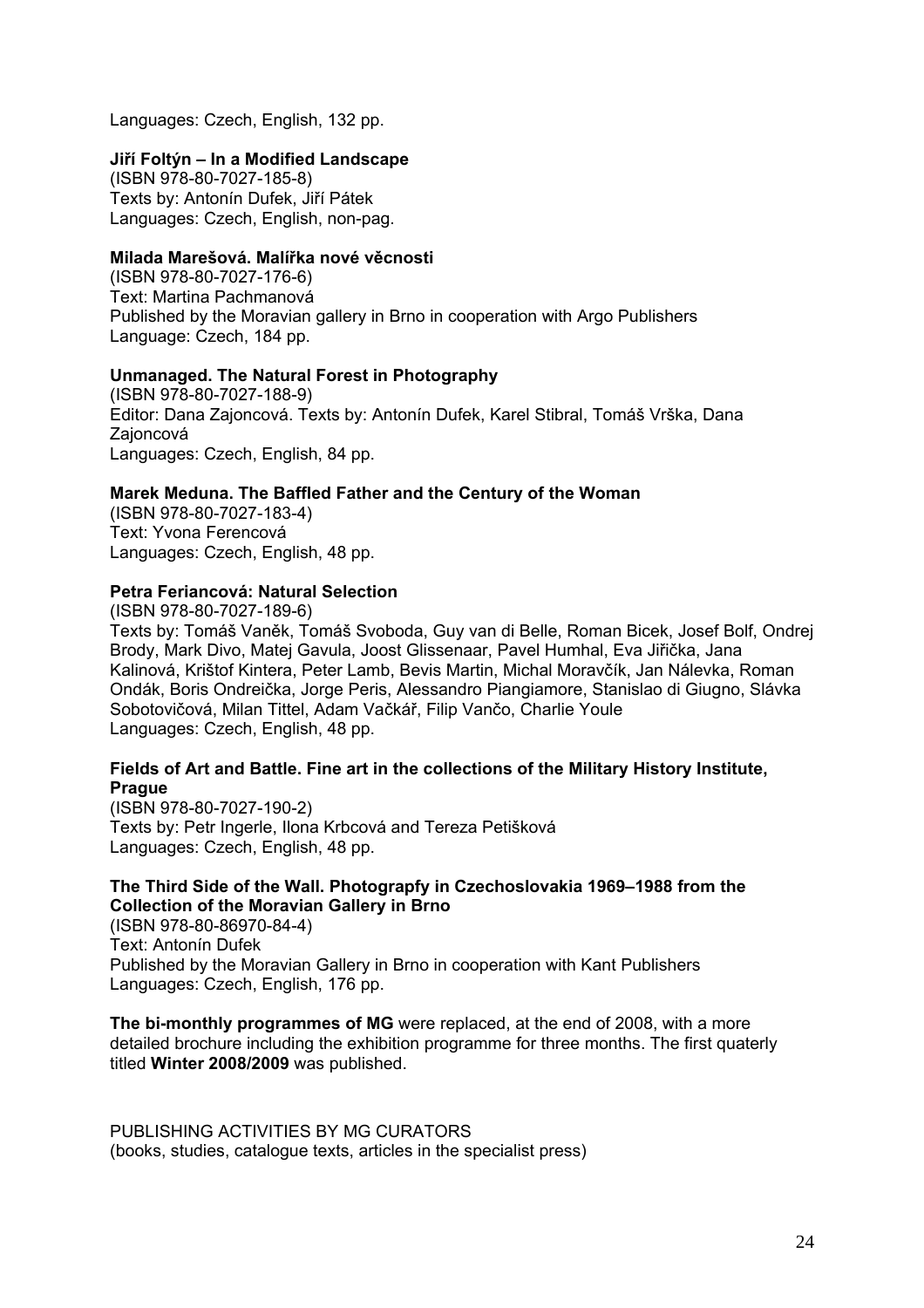Petra CIUPKOVÁ

České exlibris 1945-1980, Moravian Gallery in Brno, Brno 2008.

PhDr. Antonín DUFEK, Ph.D.

O nefotografovatelnosti pralesa / Mission Infeasible, Photography in the Natural Forest, in: Dana Zajoncová (ed.), Neregulováno. Prales ve fotografii / Unregulated: Natural Forest in Photography, Moravian Gallery in Brno, Brno 2008.

Třetí strana zdi / The Third Side of the Wall. Fotografie v Československu 1969–1988 ze sbírky Moravské galerie v Brně / Photography in Czechoslovakia 1969–1988 from the Collection of the Moravian Gallery, Moravian Gallery in Brno – Kant, Brno 2008.

El camino de Josef Sudek, in: Antonín Dufek, Marek Pokorný, Josef Sudek, Museo de Arte Hispanoamericano Isaac Fernandez Blanco, Buenos Aires 2008.

Miroslav Jodas, Fotografie 1961–2008, Arbor vitae, Praha 2008.

O strýci Foltýnovi, in: Jiří Foltýn, V upravené krajině / In a Modified Landscape, Moravian Gallery in Brno, Brno 2008.

Šedesátá léta ve fotografiích Marie Šechtlové, 64th Bulletin of the Moravian Gallery in Brno, Brno 2008, p. 125–128.

Snímky nehybného světa, Fotografie Martina Vybírala, Host XXIV, 2008, no. 6, p. 57. Prales ve fotografii. Ateliér XXI, 2008 (4. 12.), no. 24, p. 6.

Po letech proti letům. Fotograf Petr Daniel. Host XXIV, 2008, no. 9, p. 44–45.

Allgemeines Künstler-Lexikon. 12 entries. K. G. Saur Verlag, 2008. CD-ROM.

Josef Sudek. Ateliér XXI, 2008, no. 25/26, p. 9.

Mgr. Yvona FERENCOVÁ

Marek Meduna. The Baffled Father and the Century of Woman, Moravian Gallery in Brno, Brno 2008.

Ak. mal. Igor FOGAŠ

Art of Art Restoration, second enlarged version of DVD, Moravian Gallery in Brno, Brno 2008.

Aplikácia nedeštruktívnych metód prieskumu v reštaurátorskej praxi. Zborník prednášok VII. medzinárodného seminára o reštaurovaní Banská Bystrica 2007, Obec reštaurátorov Slovenska, Banská Bystrica 2008.

Kulatý stůl o restaurování, Umění restaurovat umění, Rozrazil – revue na provázku, no. 6/2008.

Mgr. Andrea HUSSEINIOVÁ

Hubert Kovařík, sochař, keramik a malíř, Muzeum Boskovicka, Boskovice 2008. Pozdně středověké reliéfní výšivky, in: Textil v muzeu, Identifikace historického oděvu a textilií, Technical Museum in Brno, Brno 2008, p. 50–51.

Matthias Corvinus, the King, Tradition and Renewal in the Hungarian Royal Court 1458– 1490, Budapest History Museum, Budapest 2008, p. 440–442.

Catalogue entry nos. 26 and 27, in: Rousová Andrea (ed.), Tance a slavnosti 16.–18. století, National Gallery in Prague, Prague 2008, p. 164–167.

## Mgr. Petr INGERLE

K agitaci a poučení. Vojenské veduty a batailistické scény jako specifický žánr v dějinách umění, in: Petr Ingerle, Ilona Krbcová, Terezie Petišková (ed.), Pole tvůrčí a válečná. Výtvarné umění ze sbírek Vojenského historického ústavu Praha, Moravian Gallery in Brno, Brno 2009, p. 65–81.

Levicová melancholie Waltera Benjamina, K portrétním skicám Václava Hejny z 30. let XX. Století, 64th Bulletin of the Moravian Gallery in Brno, Brno 2008, p. 23–30.

Umění snížené diference. Poznámky k interpretaci tvorby Václava Krůčka, 64th Bulletin of the Moravian Gallery in Brno, Brno 2008, p. 31–34**.**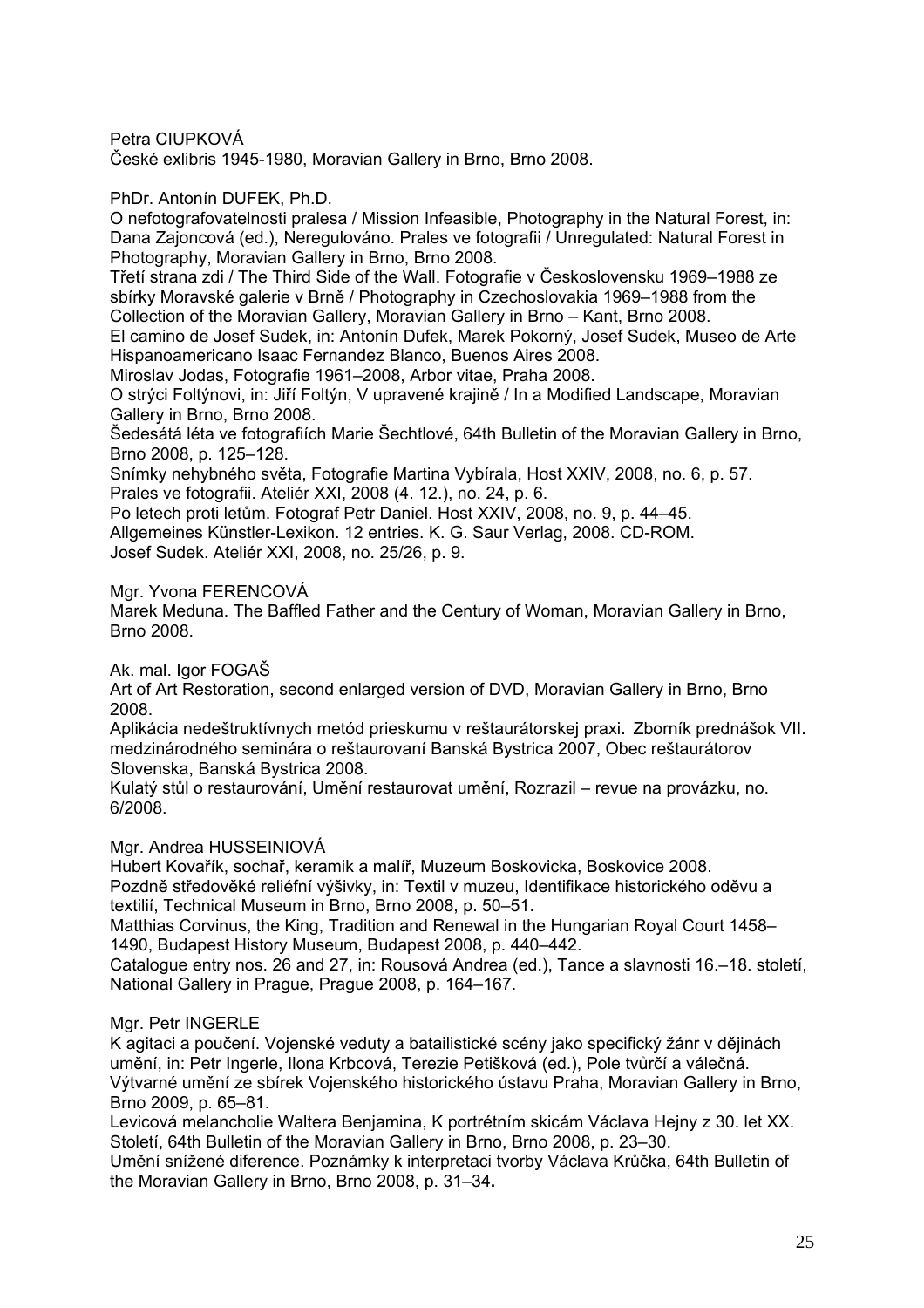Umění inspirované válkou a politikou, Dějiny a současnost 12/2008, p. 9.

Mgr. ing. Zdeněk KAZLEPKA, Ph.D.

Václav Hollar (1607–1677) a Evropa mezi životem a zmarem, Praha, Národní galerie, Palác Kinských, 12. 10. 2007–13. 1. 2008, Ateliér no. 2, 2008, p. 6.

Giandomenico Tiepolo, Útěk do Egypta: Sv. rodina opouští brány města Betléma, in: Alena Volrábová (ed.), 101 mistrovská díla sbírky grafiky a kresby Národní galerie v Praze, I, Praha 2008, p. 206–207.

The Portrait of Collaltino by Paolo Veronese, in the Light of the Reissue of Gaspara Stampa's Rime from 1738, Umění LVI, 2008, p. 182–192.

PhDr. Alena KRKOŠKOVÁ

Editorial, 64th Bulletin of the Moravian Gallery in Brno, Brno 2008, p. 7. Sbírka Antonína Grimma v Moravské galerii v Brně, 64th Bulletin of the Moravian Gallery in Brno, 2008, p. 51–60.

K 64. Bulletinu Moravské galerie v Brně, Ateliér 11, 29. 5. 2008, p. 2. Sbírky on-line v ČMVU, aneb, co nevisí na netu, neexistuje, Ateliér 1, 10. 1. 2008, p. 6.

Mgr. Alexandra KUSÁ, Ph.D.

Obraz 50. rokov, in: (A)symetrické historie – zamlčené rámce a vytěsněné problémy, Slovenské výtvarné umenie 1949–1989, VVP AVU, Praha 2008.

Mgr. Jiří PÁTEK

Jiří Foltýn, V upravené krajině, PhotoArt 04/2008, p. 66–67.

V upravené krajině, Fotografie Jiřího Foltýna, Host XXIV, 4/2008, p. 49.

Fotogenie identity, paměť české fotografie a svět před zrcadlem, Fotograf no. 11, VII/2008, p. 113–114.

O fotografii z cest, in: Lidé tří světadílů, Miroslav Myška, fotografie 1970–2008, Ethnographic Institute of the Moravian Museum, Brno 2008.

Jiří Foltýn, V upravené krajině/ In a Modified Landscape, Moravian Gallery in Brno, Brno 2008.

Souvislosti, prostupy, emoce, in: Tomáš Sniegoň – Jiří Pátek – Ladislav Plch, Rostislav Košťál retroperspektiva. Fotografie z let 1965–2007, Linx, Brno 2008, p. 6–7.

Marek POKORNÝ

Editorial, 64th Bulletin of the Moravian Gallery in Brno, Brno 2008, p. 6.

Introduction. Programme brochure of the Moravian Gallery in Brno. Winter 2008/2009, Brno 2008, p. 2.

Introduction. In: Antonín Dufek: Josef Sudek, Museo de Arte Hispanoamericano Isaac Fernandez Blanco, Buenos Aires 2008, p. 9.

Introduction. In: Antonín Dufek: Třetí strana zdi / The Third Side of the Wall, Fotografie v Československu 1969–1988 ze sbírky Moravské galerie v Brně / Photography in Czechoslovakia 1969–1988 from the Collection of the Moravian Gallery, Brno – Praha, 2008, non-pag.

Úvod. In: Martina Pachmanová: Milada Marešová. Malířka nové věcnosti, Brno, Argo Praha 2008, p. 7.

Introduction 2. In: Fields of Art and Battle. Fine art in the collections of the Military History Institute, Prague, Brno 2008, p. XIII.

Introduction. In: Unmanaged. The Natural Forest in Photography. Brno 2008, p. 5. Introduction. In: 23rd International Biennial of Graphic Design Brno 2008, Brno 2008, p. 16. Brno echo. In: Brno Echo: Ornament and Crime from Adolf Loos to Now, Brno 2008, p. 4. Introduction. In: Design & Art. Best Western Premier Hotel International Brno, Brno 2008, p. 15.

Petra Feriancová: Natural Selection, Brno 2008.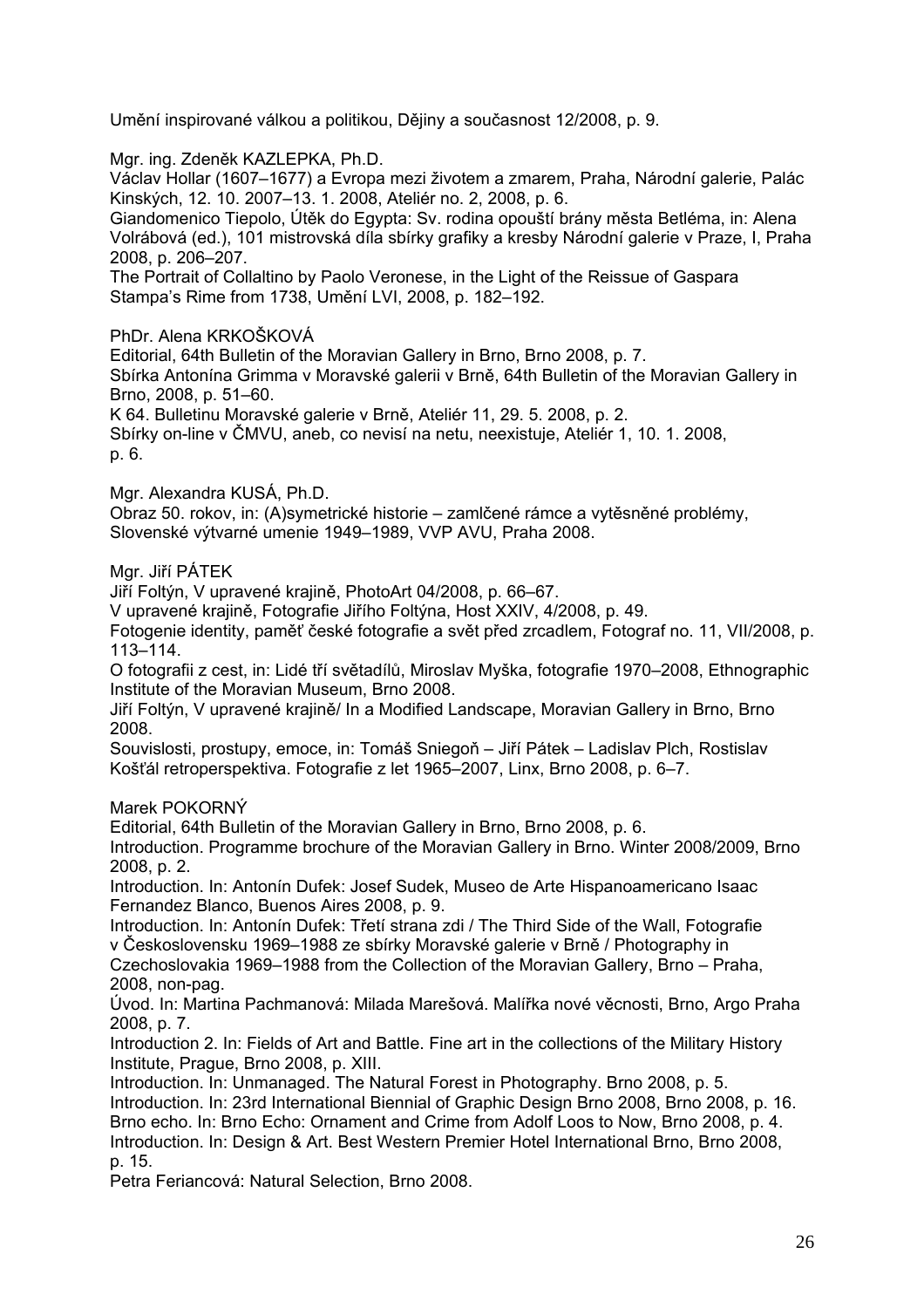Shake, Not Stir (Nine Notes on Contemporary Art in Taiwan and the Exhibition at the Moravain Gallery in Brno). In: Bubble tea. Contemporary Art from Taiwan, Taichung 2008, p. 10–13.

Analytické epifanie Petra Veselého. In: Petr Veselý, Brno 2008, p. 3–6, 43–46.

Brno, otevřené město? In: Sochy v ulicích, Brno 2008, p. 24–25.

Soud bude důležitý. Literární noviny, 14. 1. 2008, p. 8.

Zemřel galerista Karel Tutsch, klidná síla umění. Hospodářské noviny, 4. 2. 2008, p. 9.

Metafyzika hudby The Byrds. Brněnský deník, 9. 2. 2008, p. 34.

Spor o umění 20. století může začít, Hospodářské noviny, 14. 3. 2008, p. 12.

Slovanská epopej coby fraška. Lidové noviny, 25. 3. 2008, p. 1 and 8.

Umění a občanská statečnost, Brněnský deník, 10. 5. 2008, p. 34.

Co nabízí Bienále Brno 2008, MF Dnes, 21. 6. 2008, Jižní Morava p. 2.

Další samozřejmá diskuse o muzeu, Lidové noviny, 7. 8. 2008, p. 1 and 8.

Brno a světová grafická produkce, A2 kulturní týdeník, 3. 9. 2008, p. 13.

K článku Martina Peciny "Czech Crap Design" v Hostu 6/2008, Host 8/2008, p. 93.

Bienále jde svou cestou, MF Dnes, 31. 10. 2008, Umění a kritika Brněnská scéna, p. 4.

Brněnské vlnobití, Euro, 24. 11. 2008, p. 6.

Mgr. Martina STRAKOVÁ

Virginal, in: Andrea Rousová (ed.), Tance a slavnosti 16.–18. století, National Gallery in Prague, Prague 2008, p. 366–367.

Rodný dům Josefa Hoffmanna v Brtnici a vlastní vila Dušana Jurkoviče v Brně,

64th Bulletin of the Moravian Gallery in Brno, 2008, p. 9–20.

Hans Makart, sběratel. Příklady uměleckého řemesla ze sbírek malíře v Moravské galerii v Brně, 64th Bulletin of the Moravian Gallery in Brno, 2008, p. 77–86.

#### PhDr. Kateřina SVOBODOVÁ

Radim Vondráček (ed.), Biedermeier: umění a kultura v českých zemích 1814–1848, Praha 2008, pp. 94, 333, 364, 444.

Best Western Premier Hotel International Brno, Design & Art, Works of Art in the Interior and Exterior. Brno 2008, p. 93–112, 134–137.

#### PhDr. Marta SYLVESTROVÁ

Grafický design a knižní tvorba na Expo '58, in: Vanda Skálová – Daniela Kramerová (eds.), Bruselský sen, Československá účast na světové výstavě Expo '58 v Bruselu a životní styl první poloviny 60. let. Arbor vitae, Praha 2008, p. 164–181.

Bruselský styl a grafický design, in: Vanda Skálová - Daniela Kramerová (eds.), Bruselský sen. Československá účast na světové výstavě Expo '58 v Bruselu a životní styl první poloviny 60. let, Arbor vitae, Praha 2008, p. 306–329.

Best Western Premier Hotel International Brno, Design & Art, Visual Identity. Brno 2008, p. 81–92.

23rd International Biennial of Graphic Design Brno 2008, Graphic Design, Illustration and Type in Books, Magazines, Newspapers and Digital Media, Moravian Gallery in Brno, Brno 2008.

Grafický design příště / Graphic Design Next, internet proceedings from the International Symposium of the 23rd Brno Biennial 2008, Moravian Gallery in Brno, Brno 2008.

#### Mgr. Petr TOMÁŠEK

Obrazy tisíce a jedné noci: Orientální figurální malba 19. století ve sbírce Moravské galerie v Brně, 64th Bulletin of the Moravian Gallery in Brno, 2008, p. 59–66.

Mgr. Markéta VEJROSTOVÁ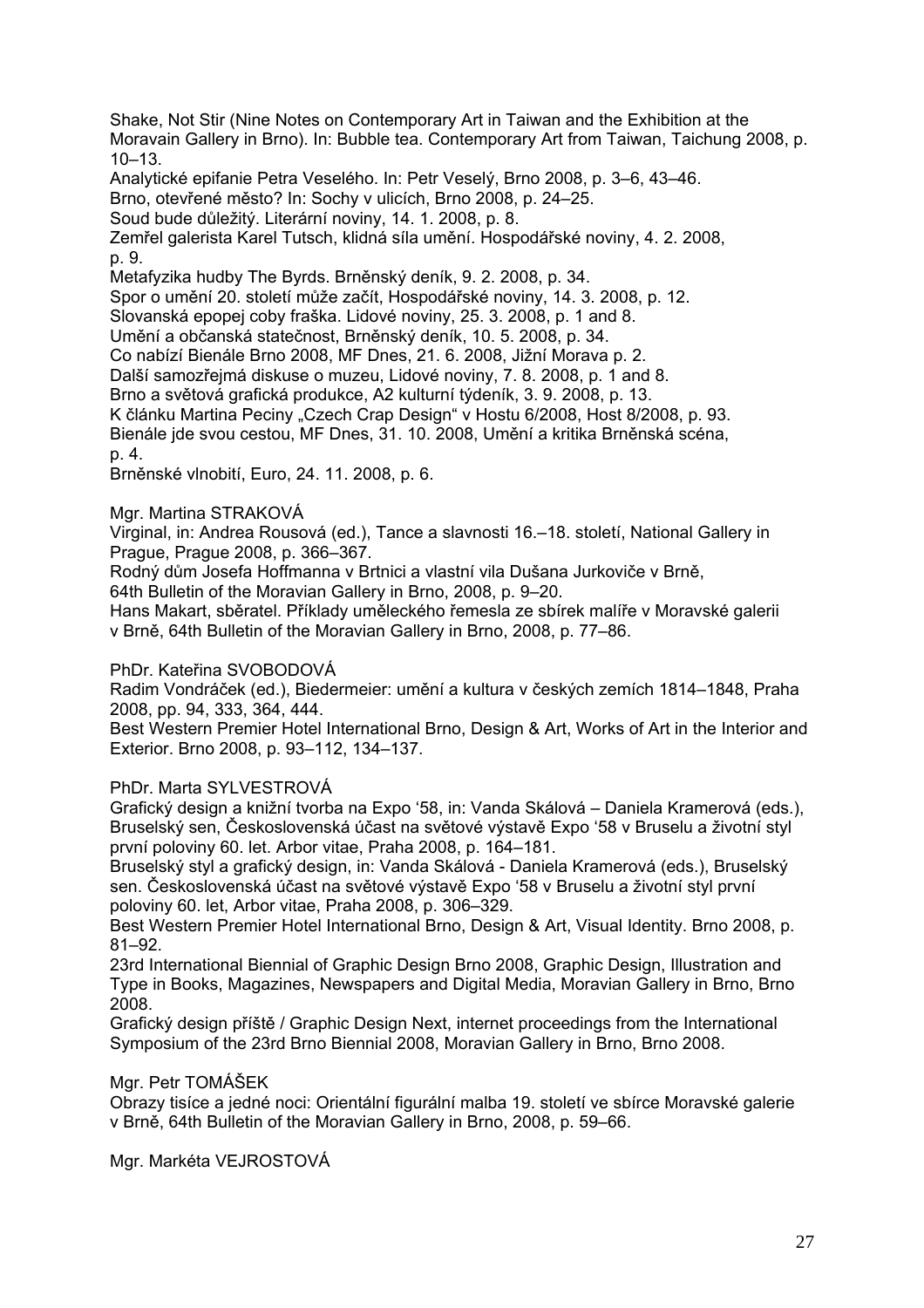Best Western Premier Hotel International Brno, Design & Art, Artistic Glass in the Interior, Brno 2008, pp. 117, 122, 135.

Květná a její vzorové knihy v minulosti a dnes, Sklář a keramik no. 9, 58/2008, p. 191–197. Krásno (ČMS) a jeho umělecká produkce ve 40. letech 20. století, Sklář a keramik no. 11– 12, 58/2008, p. 268–271.

Kapitoly z dějin moravského sklářství – Schreiberové, Keramika a sklo no. 6, 8/2008.

Mgr. Petra TRNKOVÁ, Ph.D.

Technický obraz na malířských štaflích, Umělecká fotografie a česko-němečtí fotoamatéři, 1890–1914. Dissertation thesis, Faculty of Arts MU, Brno 2008.

Technický obraz na malířských štaflích, Umělecká fotografie a česko-němečtí fotoamatéři, 1890–1914, Barrister & Principal, Brno 2008.

Bc. Pavlína VOGELOVÁ

István Lékó – Pavlína Vogelová, City's Celebrities! Street Art a graffiti, in: Internet proceedings of the International Symposium of the 23rd Brno Biennial 2008, Moravian Gallery in Brno, Brno 2008, p. 240–241.

City's Celebrities! Street Art a graffiti, Typografia no. 10, 111/2008, p. 22–23.

Mgr. Zora WÖRGÖTTER

Mass of Saint Gregory, in: Matthias Corvinus, the King. Budapest History Museum, Budapest 2008, p. 419–421.

Johann Ludwig Ernst Morgenstern, Kostelní interiér – nová akvizice sbírky starého umění MG, 64th Bulletin of the Moravian Gallery in Brno, 2008, p. 107–112.

#### **2008 BRIEF ECONOMIC EVALUATION**

(in thousands of Czech crowns)

| Yields in total                                         | 89,733 |
|---------------------------------------------------------|--------|
| of which: Ministry of Culture CR contribution           | 73,644 |
| EU grant                                                | 118    |
| <b>Grant Agency CR</b>                                  | 264    |
| Takings and income                                      | 15,707 |
| of which: takings from the sale of goods and services   | 5,002  |
| of which gallery's own goods and the sale of catalogues | 1,841  |
| on commission                                           |        |
| tickets                                                 | 1,211  |
| promotion                                               | 1,019  |
| rent                                                    | 684    |
| export permits                                          | 29     |
| library takings, photo, reproduction rights             | 218    |
| unfinished production                                   |        |
| material activation                                     | 1,378  |
| other sources of income                                 | 9,327  |
| of which: use of financial funds                        | 7,248  |
| of which: RF                                            | 1,768  |
| FRIM - repairs                                          | 5,480  |
| other income                                            | 2,079  |
| sponsorship                                             |        |

| -<br>total<br><b>Expenses</b><br>$\overline{m}$<br> | ำด⊢<br>o |
|-----------------------------------------------------|----------|
| material<br>∵which:<br>⊺of                          | 89ز      |